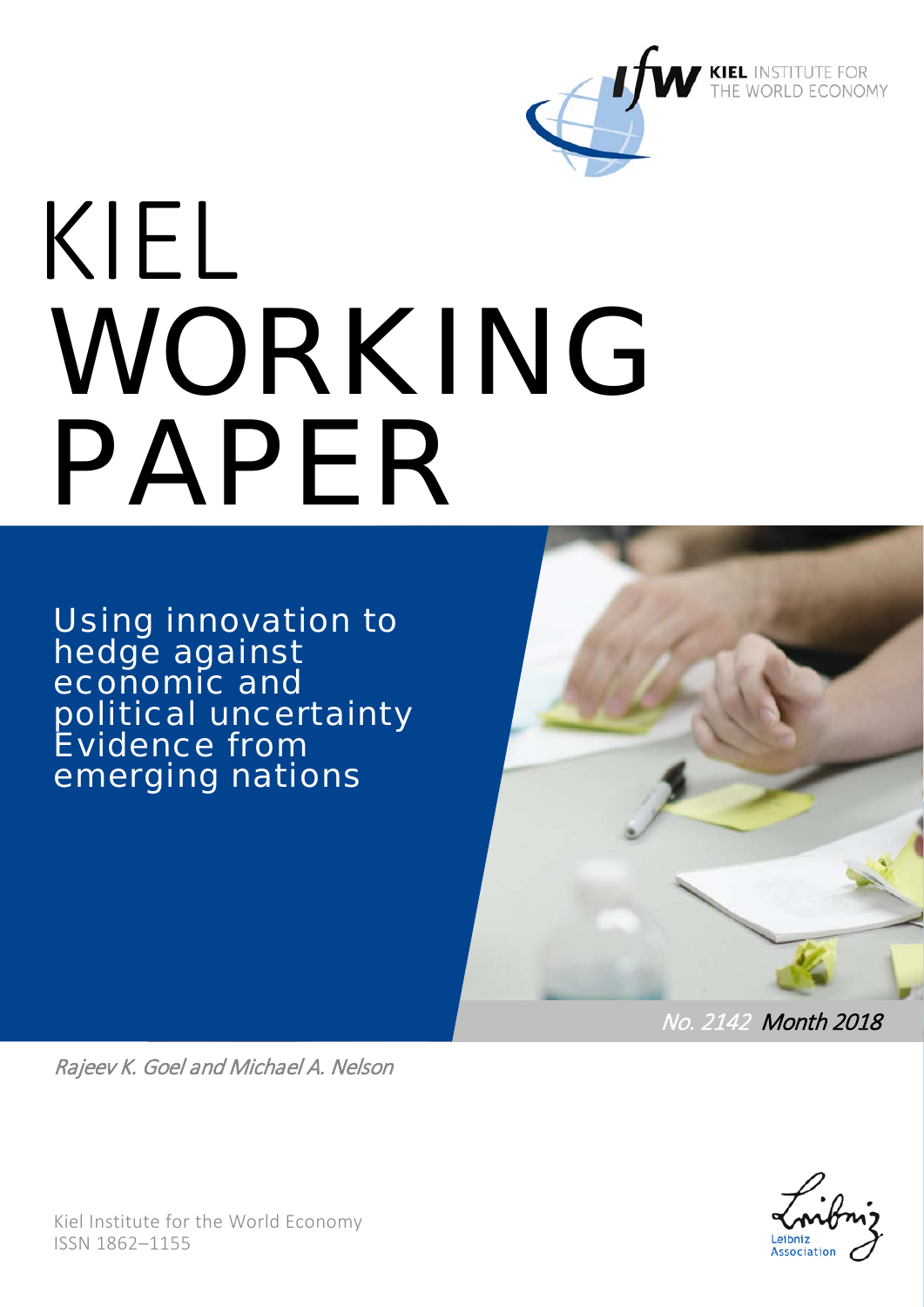KIEL **WORKING PAPER** NO. 2142 | OCTOBER 2019



## ABSTRACT

## USING INNOVATION TO HEDGE AGAINST ECONOMIC AND POLITICAL UNCERTAINTY EVIDENCE FROM EMERGING NATIONS\*

*Rajeev K. Goel and Michael A. Nelson*

Using data on 135 countries, this paper studies the determinants of process innovation introduction, focusing on the impacts of economic and political uncertainties. Greater uncertainty, on the one hand, can lower potential benefits from innovation introductions, while on the other hand, the introduction of innovations might enable firms to hedge against uncertainty. The empirical literature has mostly considered uncertainty-investment nexus, and this study uniquely considers uncertaintyinnovation introductions. Employing two different measures of economic and political uncertainty across different time lags, results are consistent with the hedging story - greater economic and political uncertainties induce firms to introduce process innovations to the market. With regard to firms' attributes, sole proprietorships and R&D-performing firms were more likely to introduce innovations, while firms located in island nations were less likely to do so. Firms' size and vintage did not have an appreciable influence on the incentives to introduce innovations. Some policy implications of these findings are discussed.

Keywords: economic uncertainty; political uncertainty; stability; innovation; hedging; R&D; sole proprietorship; inflation; state fragility

JEL classification: O33; O31; O57; L29

#### Rajeev K. Goel

Kiel Institute for the World Economy and Illinois State University Normal, IL 61790-4200, USA. *Email: rkgoel@ilstu.edu*

#### Michael A. Nelson University of Akron 302 E Buchtel Ave,

Akron, OH 44325, USA

\* Goel thanks the Katie School of Insurance for research support.

*The responsibility for the contents of this publication rests with the author, not the Institute. Since working papers are of a preliminary nature, it may be useful to contact the author of a particular issue about results or caveats before referring to, or quoting, a paper. Any comments should be sent directly to the author.*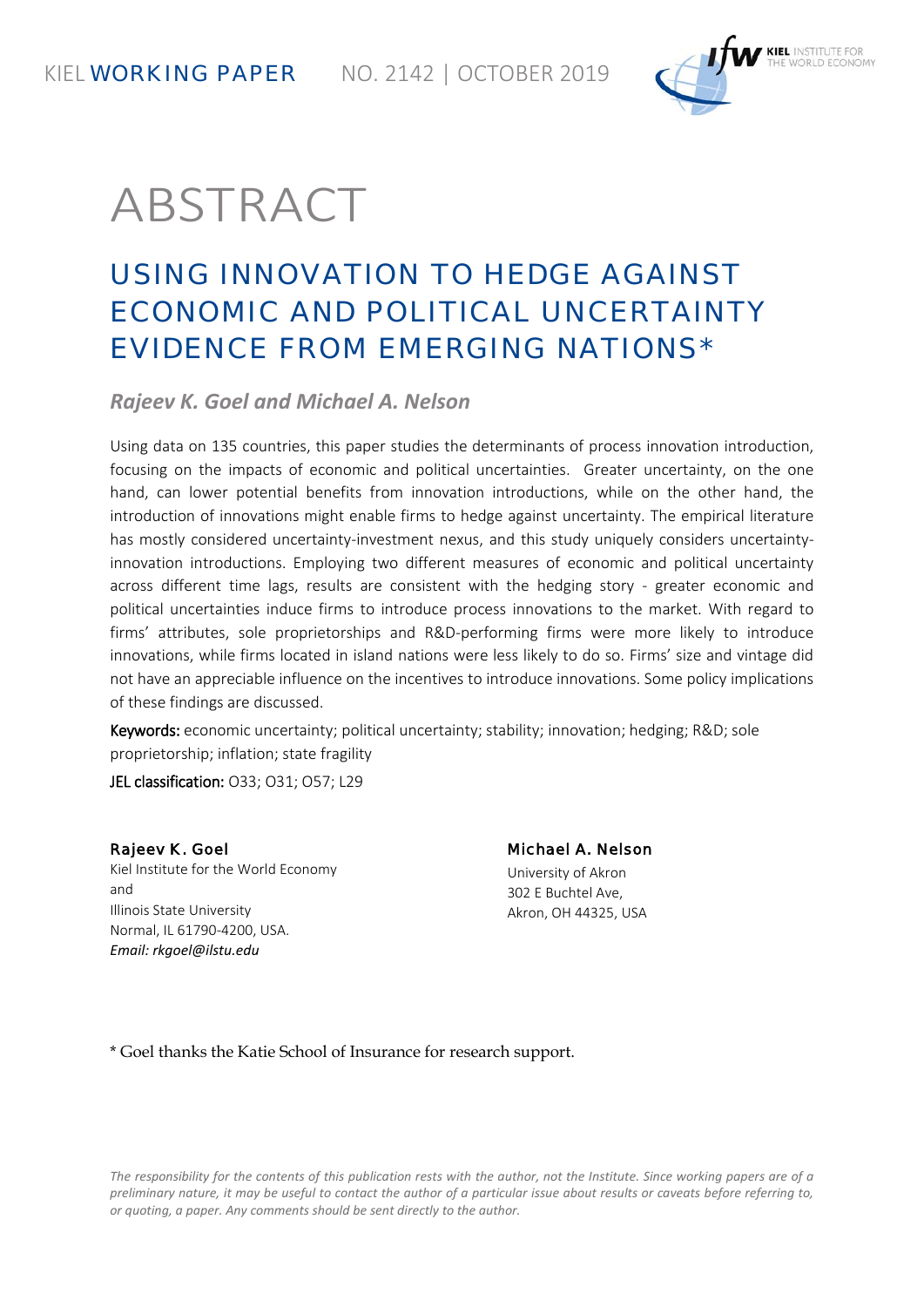-



#### **1 Introduction**

A lot of attention has been paid to research investments and the factors driving them, with the role of uncertainty among them. Research investments are crucial to drive innovation. However, the rewards of invention are reaped only upon diffusion when they are introduced to the markets and used by consumers or further developed/improved by others. While various influences on the incentives for diffusion have been considered, the role of uncertainty in dictating incentives to introduce innovations to the market have not been considered at length and this forms the focus of this work.

Broadly speaking, decision-making under uncertainty creates many issues in general and for business firms in particular. Uncertainty alters the expected costs and benefits of projects and could generate different responses across individuals and firms with different risk attitudes. Firms facing various uncertainties, including economic, political, regulatory uncertainties, might delay or even abandon projects. Furthermore, these uncertainties might impact all or specific facets of business operations (see Arrow (1971) for seminal theoretical work on the economics of uncertainty and later by Dixit and Pindyck (1994) and Pindyck (1991). See Bloom for a model of the role of uncertainty in R&D spending and Kamien and Schwartz (1980, 1982), Goel (1995, 2007), Loury (1979), and Reinganum (1989) for models specific to the role of uncertainty in innovation (see Stokey (2016) for the effect of political uncertainty). $1$ 

Formal theoretical research on the impacts of uncertainty has outstripped empirical verifications of the underlying theories and hypotheses. A key reason for this dichotomy is that uncertainty is hard to quantify and it is multidimensional. Notable empirical works studying the role of economic uncertainty on investment include Binding and Dibiasi (2017), Czarnitzki and Toole (2011) and Goel and Ram (2001). On the other hand, empirical studies considering the impact of political uncertainty on business investment include An et al. ([2](#page-2-1)016), Jens (2017), Kang et al. (2014) and Morikawa (2016).<sup>2</sup> None of these studies considers the impact of uncertainty on innovation introductions by firms.

This paper attempts to somewhat reduce the gap between related empirical and theoretical research on the impacts of uncertainty by studying the role of political and economic stability (uncertainty) on innovation introductions by firms. Economic uncertainty might emerge from, among other things, unexpected macroeconomic shocks or inconsistent government policies, while political uncertainty may be heightened via frequent government changes (either through a lack of viable ruling coalitions in democracies or coups in other instances). Firms facing instability might delay or scrap market introductions of innovations that they have already invented (with most related costs sunk). Instability affects the potential payoffs and might make innovation introductions unattractive.<sup>[3](#page-2-2)</sup> The underlying theoretical basis draws on the real options framework, where investments, especially those that are

<span id="page-2-0"></span>*<sup>1</sup> Since they are two sides of the same coin, we use the terms stability and uncertainty in reference to the same phenomenon.*

<span id="page-2-1"></span>*<sup>2</sup> A recent focus of the uncertainty- investment literature has been in the context of the Great Recession, especially with regard to the euro-zone nations (Caldera et al. (2016), Meinen and Roehe (2017)).*

<span id="page-2-2"></span>*<sup>3</sup> While technical uncertainty is related to the supply of innovations (i.e., whether firms will actually succeed in coming up with an invention), the economic and political uncertainties we consider are related to the payoffs from market introductions – i.e., whether costs of innovation introduction and its diffusion and/or demand for the innovation are going to be affected by economic and political upheavals.*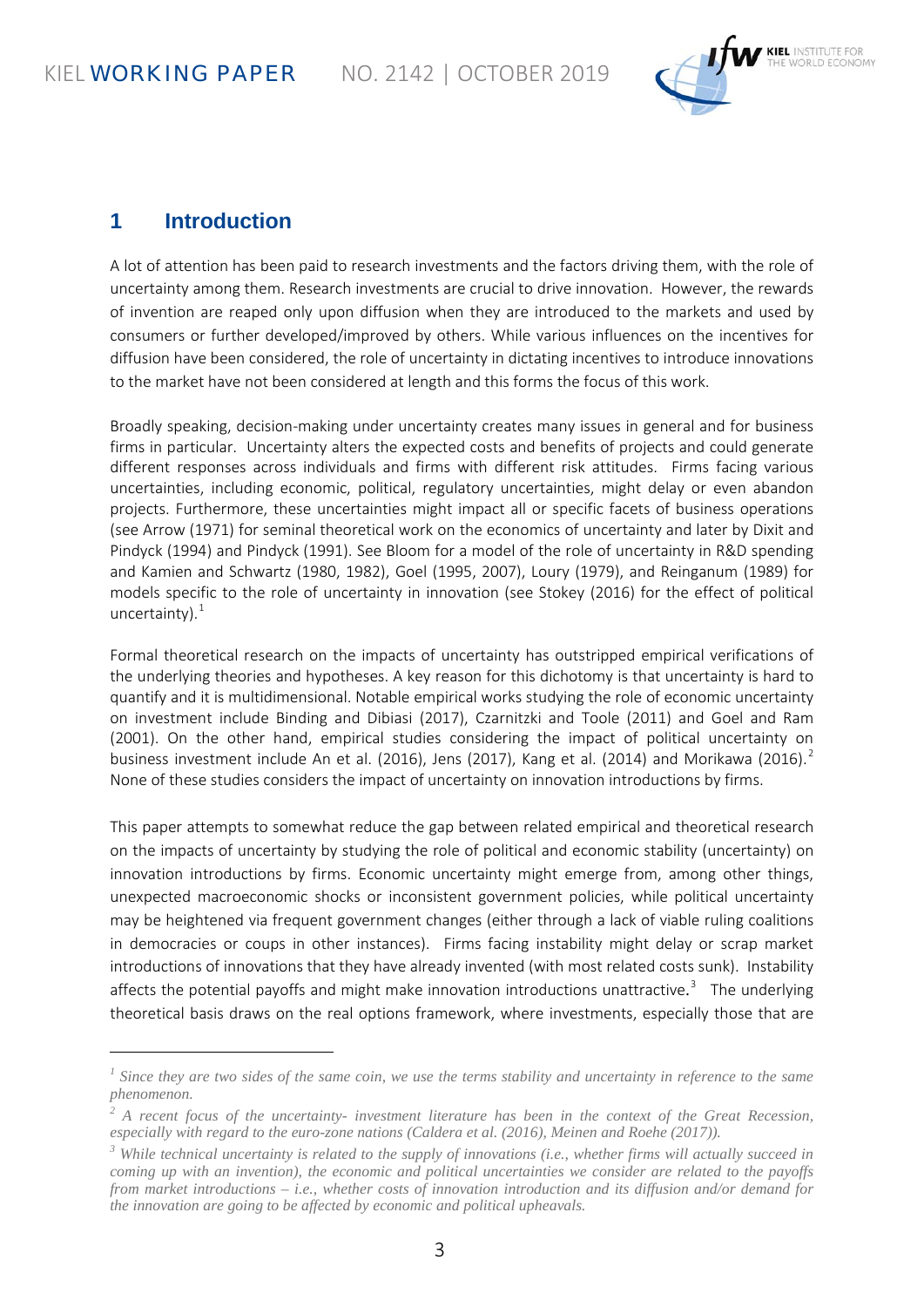

irreversible or sunk in nature, might be delayed or postponed in the face of greater uncertainty (Dixit and Pindyck (1994)). While investments in the research process are largely viewed as irreversible, it is likely that those associated with introducing innovations to the market are not (mostly) irreversible. Political uncertainty might be related to policy or regulatory changes. New governments or political regimes might enact policies that are less conducive to technical change.

Since investments related to the research process, including the production and dissemination of innovations, require firms to take a longer-term view (than, say, investments in equipment or machinery), the usual measures of uncertainty that mostly measure volatility based on fluctuations in stock market prices seem more appropriate for short-term (non-R&D) investments.

Viewed from a different angle, changes in economic uncertainty might be relatively in greater control of policymakers (at least in the medium to long term), than changes in political uncertainty. Further, the effects of economic and political uncertainties might be dissimilar and the empirical analysis will inform us in this regard. An understanding of the influence of uncertainty on incentives to introduce innovations to the market would be useful for policymakers looking to bolster economic growth via the diffusion of new technologies.

#### The following are the key contributions of this work:

• Unique focus on the impact of uncertainty(ies) on firm conduct in the form of innovation introductions – the empirical literature has considered aggregate investment or research investment. *What is the impact of greater uncertainty on the incentives to introduce innovations to the* 

*market?*

*How does the impact of uncertainty change across prevalence of innovation introductions?*

- Comparison of the relative impacts of economic and political stability on firm's incentives for innovation introductions. *Do economic and political uncertainties have similar effects on the incentives to introduce innovations?*
- Consideration of firm-level survey data from more than 100 countries.

Using data on firms in 135 countries and employing two different measures of economic and political uncertainty across different time lags, results are consistent with the hedging story - greater economic and political uncertainties induce firms to introduce process innovations to the market. With regard to firms' attributes, sole proprietorships and R&D-performing firms were more likely to introduce innovations, while firms located in island nations were less likely to do so. Firms' size and vintage did not have an appreciable influence on the incentives to introduce innovations.

The layout of the rest of the paper is the following- Section 2: Literature and theoretical background; Section 3: Empirical model, data, and estimation; Section 4: Results; Section 5: Additional considerations; Section 6: Conclusions.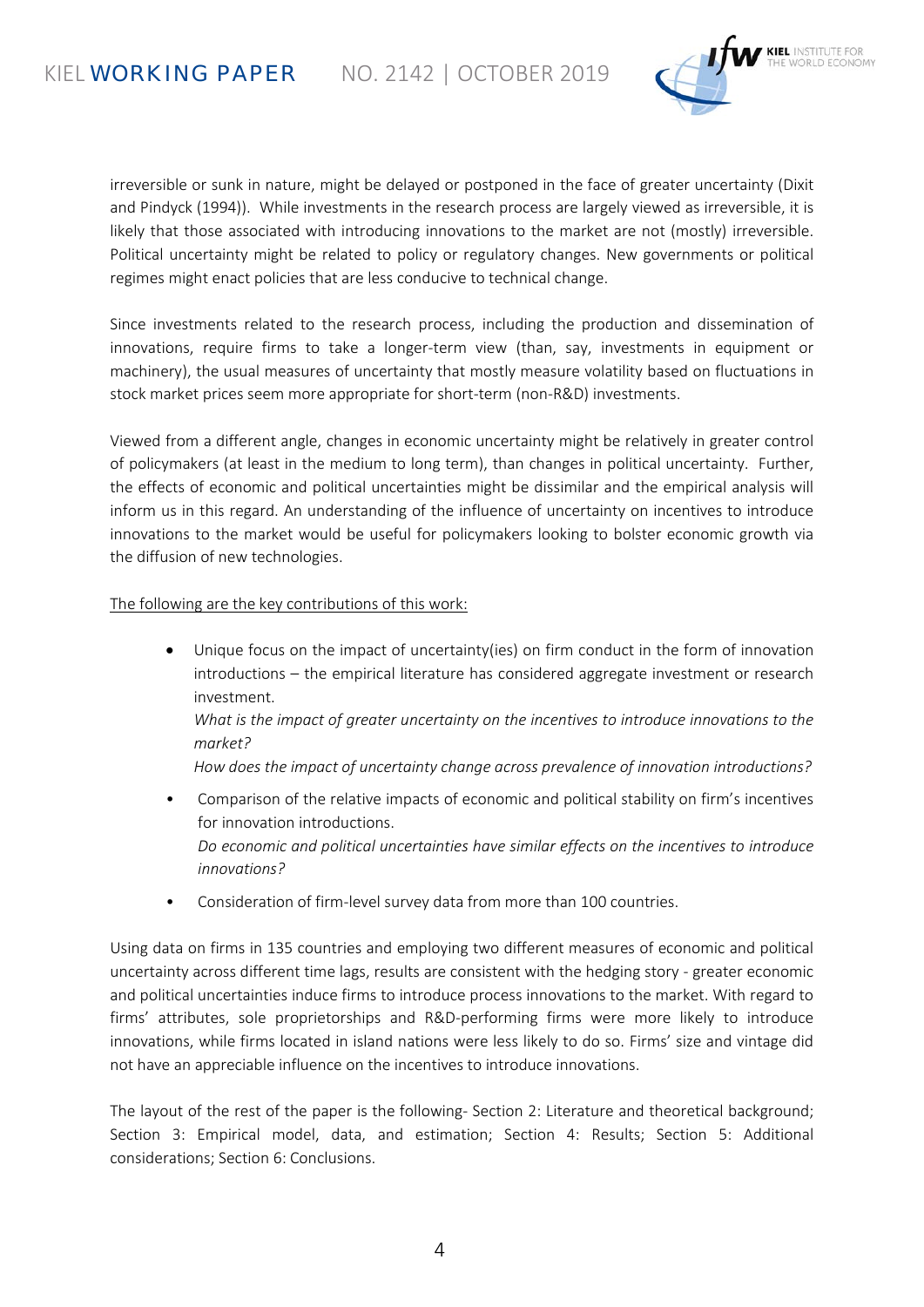

#### **2 Literature and theoretical background**

The theory tied to the real options literature argues that the (irreversible) investments like R&D investments would be negatively affected by uncertainty as the value of waiting to invest increases in the presence of uncertainty (see Dixit and Pindyck (1994)). Czarnitzki and Toole (2011) and Goel and Ram (2001) provide empirical support for this. Bloom (2007) shows that greater uncertainty reduces the responsiveness of R&D spending to changes in demand conditions, whereas Clemens and Veugers (2017) focus on the impact of ex-post risks on medical innovation.

The impact of uncertainty may have materially different impacts on innovation production and this might arise from R&D investments and innovation introduction. In particular, innovation production might be (adversely) affected by uncertainty since some but not all costs are sunk. In contrast, innovation introductions, with innovation production costs sunk, might be positively or negatively affected by uncertainty. Greater uncertainty would curb innovation introductions when the payoffs are uncertain; on the other hand, greater uncertainty would induce innovation introduction when innovation acts as a hedge against uncertainty (for example, innovation expands the market or conserves inputs). In other words, in the absence of irreversibility of investments, the theoretical predictions of the real options theory would not necessarily hold.

Given that uncertainties in various forms can potentially affect the production and dissemination of innovations, it seems useful to sketch a simple theoretical model to sharpen focus and dwell on the specifics of the uncertainties considered in the present paper. Borrowing from the framework of Dasgupta and Stiglitz (1980), and later used by Tandon (1984) and others, we can envision the linear market demand curve for the product by *P = a - bQ*, where *Q = nqi*, given *n* identical firms each with output *qi*. The constant marginal production costs are given by *c*. Process innovation lowers these production costs by a horizontal decrease in the (constant) production costs, with R&D investment denoted by *x*. Thus, *c'(x)* < 0; and *c"(x)* > 0. For analytical tractability, the cost reduction (*a-c*) can be related to a specific functional form - e.g., Tandon (1984) assumes a constant elasticity form where (*a-c*) = βxα, where β can be interpreted as the productivity of research and α as technological opportunity.

Keeping in mind that we consider process innovations and their introduction in the face of economic/political uncertainties, two important distinctions need to be kept in mind in placing the focus of this work in the right context. One is the distinction between process and product innovations, and their different expected responses to changing uncertainties, and the other is the distinction between innovation production and its introduction. As product innovations, unlike process innovations, create new markets, market uncertainties (either economic or political) impact product demand (whose identity is not known). Thus, greater uncertainty would make product innovation or its introduction less likely. On the other hand, process innovations lower production costs and are not creating new markets, so the end-market demand is largely known, although still susceptible to changing uncertainties. Given this scenario, firms are likely to introduce cost-saving process innovations as a hedge against greater uncertainty (especially given the fact that market-based economic and political uncertainties are exogenous and cannot be directly impacted by firms).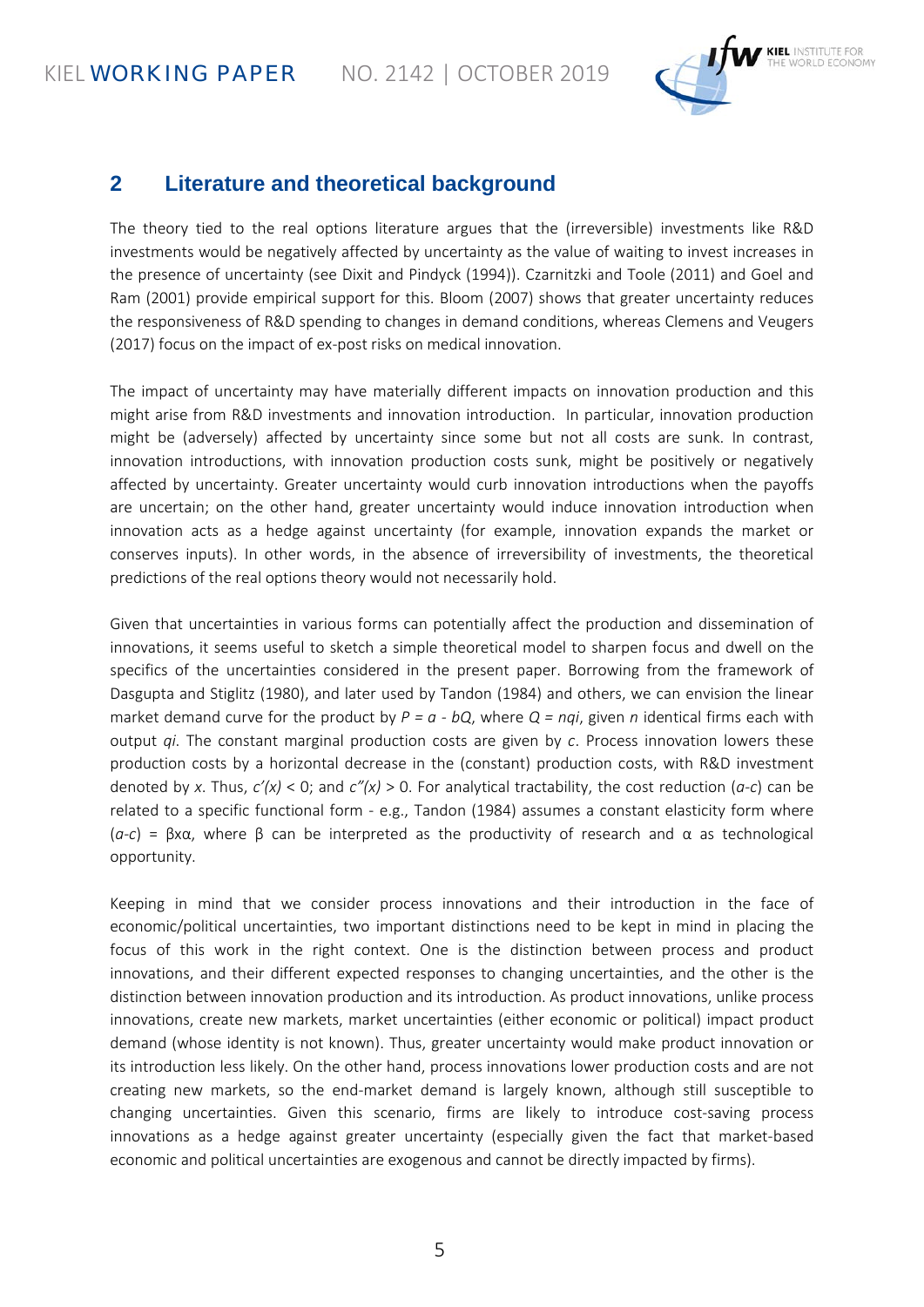

The finance and trade literatures have alternately considered economic uncertainties by examining variations in stock prices and exchange rates (Eraker et al. (2003), Meinen and Roehe (2017), Tenreyro (2007)). Such uncertainties seem more suitable for studying their impact on short term investments and less suitable for studying state-dependent investments like those associated with R&D (see Bontempi (2016)).

Within this formal basic framework, technological uncertainty regarding the production of process innovation can be tied to β, while economic and political uncertainties might impact market size (*a*), market responsiveness (*b*), or technological opportunity (α). In other words, macroeconomic uncertainties can impact the size of the market as well as the responsiveness of consumers (e.g., markets might shrink or consumers' responsiveness might change in times of war or during economic upheavals, etc.). In this paper, we empirically consider and compare the effects of economic and political uncertainties on process innovation introductions to the market.

It could be the case that changes in a given form of uncertainty (economic or political) might affect some combination of market size, market responsiveness and technological opportunity, with the overall impact on innovation introductions dependent upon the net influence of these (sometimes divergent) influences. The formal empirical analysis will determine whether the positive or the negative effect dominates.

#### **Hypothesis 1: The effect of greater uncertainty on innovation introductions would be negative when uncertainty reduces investment and potential payoffs, and positive when innovation introductions act as a hedge against risks posed by uncertainty.**

The extant literature has considered the impacts of either economic or political uncertainty on overall investment mostly (An et al. (2016), Binding and Dibiasi (2017), Bontempi (2016), Jens (2017), Kang et al. (2014), Morikawa (2016), Stokey (2016)), with limited focus on R&D investment (Czarnitzki and Toole (2011), Goel and Ram (2001), Ivus and Wajda (2018)) or on a comparison of economic and political uncertainties.

More importantly, there appears to be no study that examines the impact of uncertainty on the introduction of innovation to the market. Besides contributing to the literature, the potential policy usefulness lies in the fact that while R&D subsidies and other initiatives are mostly focused on helping generate innovations, such innovations might not be introduced to the market if there are changes in economic or political environments.

Based on these theoretical arguments, we turn to the empirical setup for this study.

### **3 Empirical model, data, and estimation**

#### 3.1 Empirical model

We outline the empirical model to test the above hypotheses and examine the relative influence of economic and political uncertainty on incentives to introduce innovations. For this, we consider a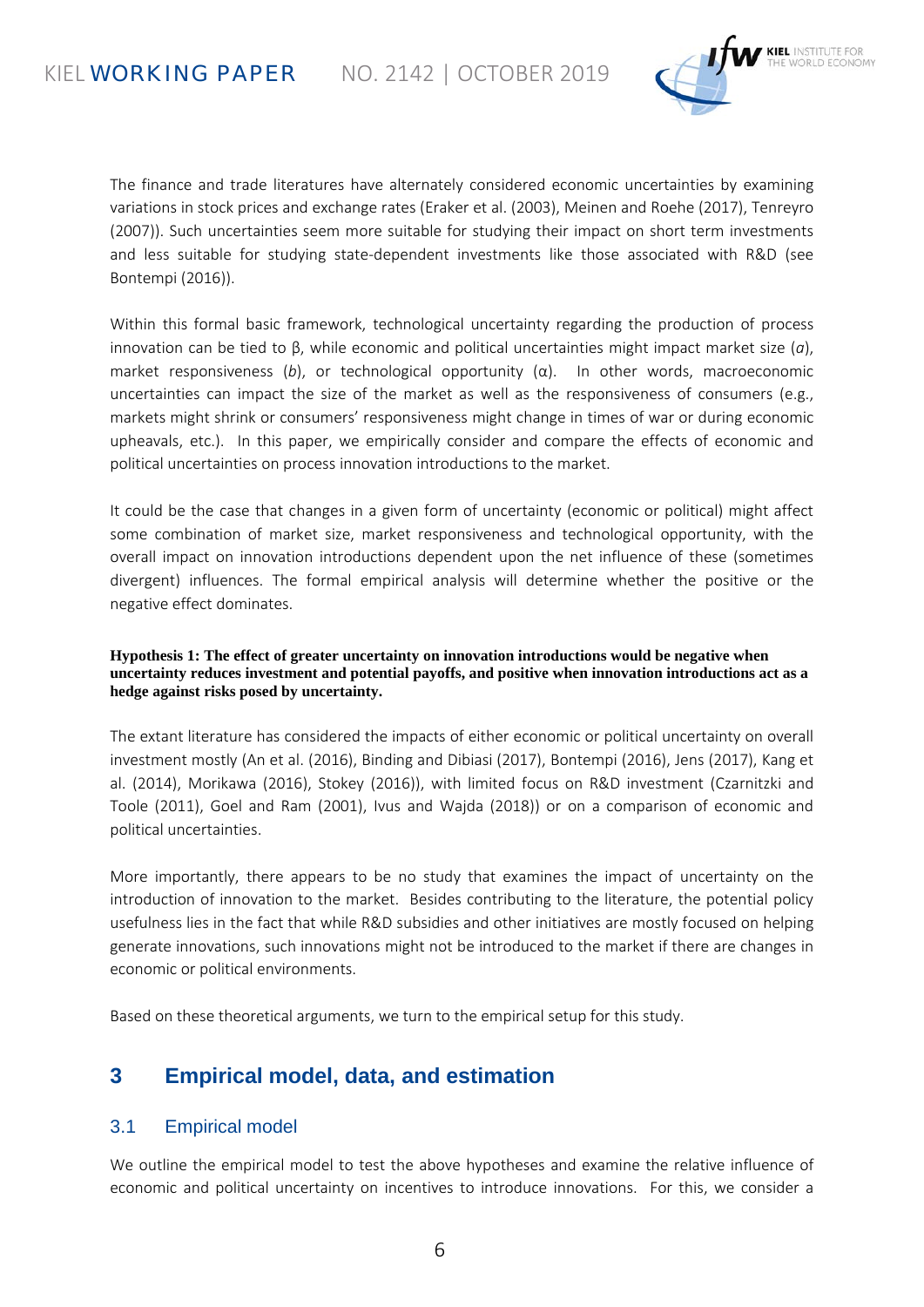

number of factors, including firm-level influences and country-level characteristics. The general format of the empirical model is the following (with subscript *i* denoting a country)

Innovation introductions (*InnovationINTROi*) = *f*(*Economic uncertaintyij, Political uncertaintyik, Firm characteristicsim, R&Di , Islandi*  $\hspace{0.1cm}$ ) (1)

where,

-

*j* = *Ea* (3-year lag, 5-year lag, 3-year mid), *Eb* (3-year lag, 5-year lag, 3-year mid), *k* = *Pa* (3-year lag, 5-year lag, 3-year mid), *Pb* (3-year lag, 5-year lag, 3-year mid), *m* = *Firmsize, Firmage, Soleproprietor*

The dependent variable (*InnovationINTRO*) is the percentage of firms that introduced a new process innovation to the market in the past three years. The detail in the underlying survey enables us to disentangle a firm's innovation decision from its market introduction decision, thereby allowing us to focus on incentives for the latter. As argued above, the nature of investments associated with innovation introductions is likely to be different from those with innovation generation, and this difference would have a key influence on the impact of uncertainty. In our sample (discussed below), a little more than a third of the firms introduced a new process innovation in the preceding three years.

The main explanatory variable(s) of interest pertains to (exogenous) uncertainty, with two dimensions, economic uncertainty and political uncertainty, considered.<sup>[4](#page-6-0)</sup> As discussed above, uncertainty can potentially have a positive or negative influence on innovation introductions. The incentives for innovation introductions differ from the effects of uncertainty on investment in that most of the sunk costs have already been incurred in the invention process. Furthermore, the effects of economic and political uncertainties are likely to be dissimilar. Relatively speaking, it might be easier for firms to hedge against economic uncertainty (by spreading risks for instance) than political uncertainty (that might be subject to a nation's political system, and even in democracies, voters have a say with a lag).<sup>[5](#page-6-1)</sup> Thus, the consideration of lags also enables us to somewhat account for inertia in the political/institutional structure (e.g., lags between enact and implementation of policies; lags between elections and new governments taking office, etc.).

Tying to the simple theoretical framework above, economic and political uncertainties might impact market size (*a*), market responsiveness (*b*), or technological opportunity (α).

<span id="page-6-0"></span>*<sup>4</sup> As discussed above, our consideration of economic and political uncertainties does not exhaust all uncertainties that might potentially impact the research process (Goel (1995, 2007), Kamien and Schwartz (1982), Reinganum (1989)).*

*More broadly, Milliken (1987) makes the distinction between state, effect, and response uncertainties. Following this characterization, our work can be seen as considering state uncertainties in the form of economic and political uncertainties.*

<span id="page-6-1"></span>*<sup>5</sup> Baker et al. (2015) consider policy uncertainty that has political and economic components.*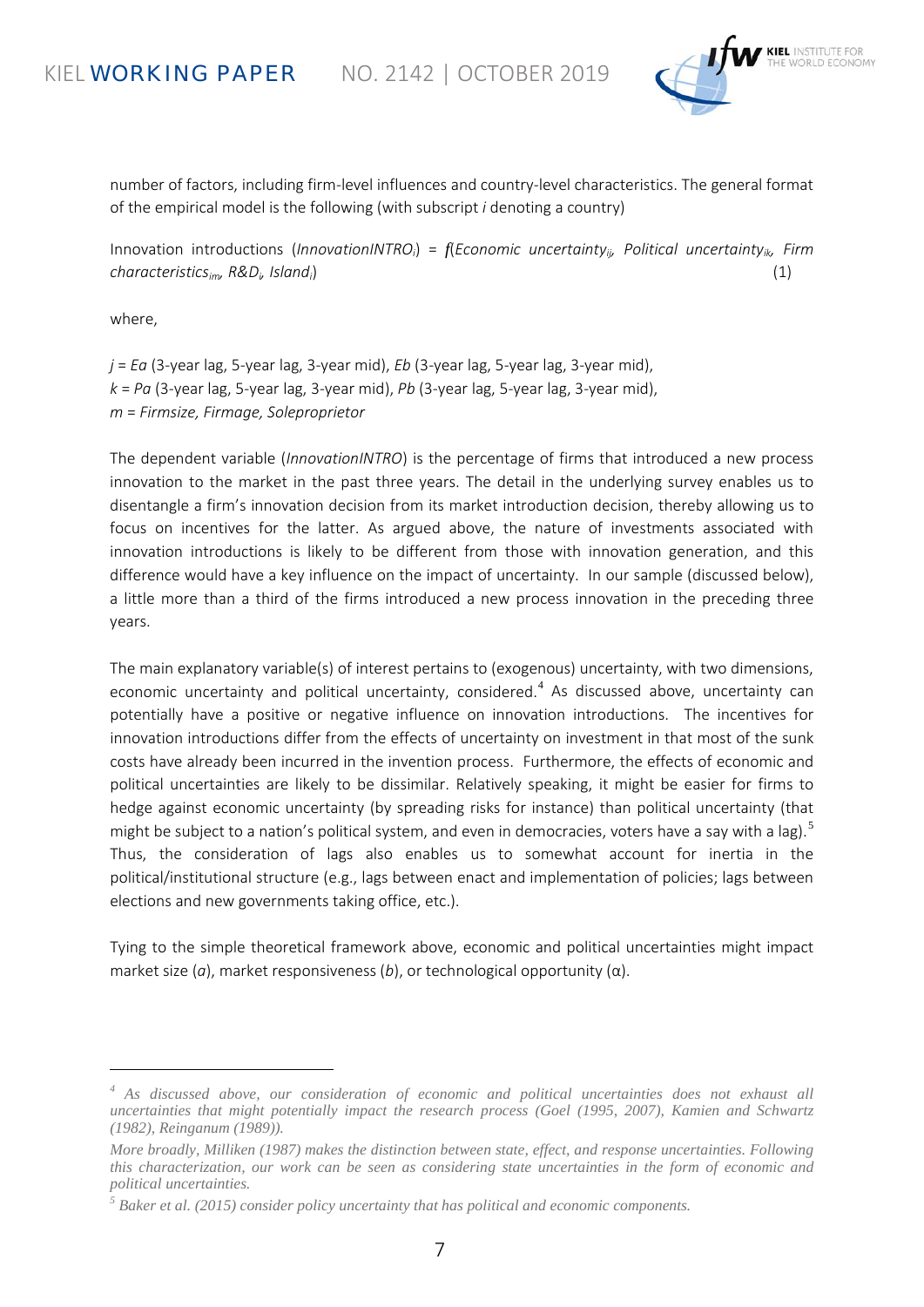

Given that there may be more than one way to quantify uncertainty, we employ two different measures of each:<sup>[6](#page-7-0)</sup>

*Economic Uncertainty –*

- Inflation (*Ea*): Standard deviation of the inflation rate as measured by the GDP deflator.<sup>[7](#page-7-1)</sup>
- Unemployment (*Eb*): Standard deviation of the national unemployment rate.

Political Uncertainty –

-

- Political Stability and Absence of Violence/Terrorism (*Pa*): This index measures the "perceptions of the likelihood that the government will be destabilized or overthrown by unconstitutional or violent means, including politically-motivated violence and terrorism."<sup>[8](#page-7-2)</sup>
- State Fragility (*Pb*): This index measures the effectiveness and legitimacy of the state in four areas: Security (state capacity to manage conflict), Political (make and implement public policy), Economic (deliver essential services), and Social (maintaining system coherence, cohesion, and quality of life).<sup>[9](#page-7-3)</sup>

For all uncertainty measures, we allow for varying discount rates, gestation periods and planning horizons by considering 3-year lags, 5-year lags, and 3-year mid (straddling the year of analysis). In all, we end up with 12 different measures of uncertainty.

R&D-performing firms (*R&D*) are better able to generate and service innovation and exploit synergies between current innovations and future research. Thus, we would expect R&D-performing firms to be more likely to introduce innovations.

Firm characteristics take account of the ownership structure (*Soleproprietor*), vintage (*Firmage*), and scale (*Firmsize*) - all of which might have a crucial bearing upon the incentives to introduce innovations.<sup>[10](#page-7-4)</sup> For instance, decision making in sole proprietorships is likely to more efficient/agile making innovation introductions more likely, while large and old firms might be somewhat lethargic or have inertia that might have perverse incentives towards innovation introductions.

Finally, geographic aspects are considered by including a dummy variable identifying island nations (*Island*). Island nations are somewhat insulated from competitive pressures that would affect

<span id="page-7-0"></span>*<sup>6</sup> Our economic uncertainty measurement follows the related literature through the use of standard deviations or variances on relevant variables (Czarnitzki and Toole (2011), Goel and Ram (1999, 2001), Pindyck and Solimano (1993)). On the other hand, the political uncertainty measures are based on indices that include variability or uncertainty (see Table 1 for details).*

<span id="page-7-1"></span>*<sup>7</sup> Inflation uncertainty has been considered in other contexts by various scholars, see, for example, Bhar and Mallik (2013), Berument et al. (2011).*

<span id="page-7-2"></span>*<sup>8</sup> The index is constructed from several sources, including the Economist Intelligence Unit, the World Economic Forum, and the Political Risk Services. [http://info.worldbank.org/governance/wgi/pdf/WGI.pdf.](http://info.worldbank.org/governance/wgi/pdf/WGI.pdf)*

<span id="page-7-4"></span><span id="page-7-3"></span><sup>9</sup> [http://www.systemicpeace.org/inscr/SFImatrix2016c.pdf.](http://www.systemicpeace.org/inscr/SFImatrix2016c.pdf) *<sup>10</sup> Firms' scale might be tied to the variable Q (output) in the basic theoretical model sketched in Section 2. Further, sole proprietorship can be viewed as capturing a dimension of market structure. The nexus between market structure and innovation has intrigued economists since the time of Schumpeter, see, for more recent examples, Kamien and Schwartz (1982), Pohlmeier (1992)).*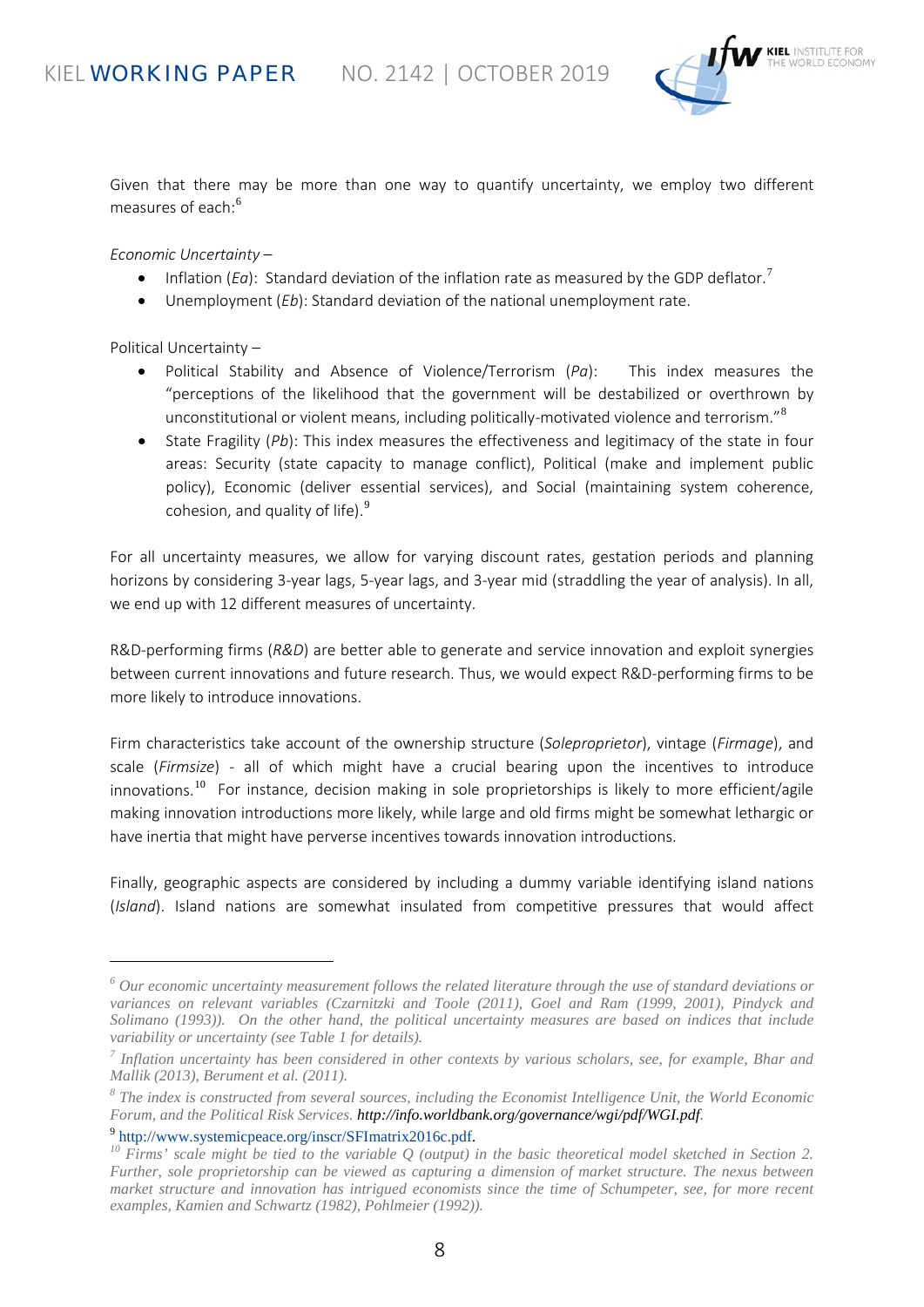

incentives to introduce innovations. Thus, we would expect firms in island nations to be less likely to introduce innovations, ceteris paribus. The discussion of the data employed in this study is next.

#### 3.2 Data

Data on innovation and firm-level characteristics are drawn from the Enterprise Surveys (ES) that are produced by the Enterprise Analysis Unit of the World Bank (<http://www.enterprisesurveys.org/>) on a wide variety of business environment topics.<sup>[11](#page-8-0)</sup> This organization surveyed business owners and top managers in 139 primarily developing countries for one or more years over the 2006-2016 time period. Private firms in the manufacturing and the service sectors (including construction, retail, wholesale, hotels, restaurants, transport, storage, communications, and IT) were the main focus of this initiative.

In the present analysis, only surveys complying with the Enterprise Surveys Global Methodology are included in the dataset.<sup>[12](#page-8-1)</sup> Firm-level data aggregated to country-level indicators formed the basis for the unit of observation in most of the empirical analysis presented below.

The dependent variable *InnovationINTRO* captures the percent of firms that introduced a process innovation in the last three years. These firms could have introduced these innovations as soon as they were invented, or had invented them earlier and been waiting for the right economic and/or political climate to introduce them to the market. Our consideration of the different aspects of economic and political uncertainties enables us to determine how the introduction decisions are affected by the (exogenously) changing politico-economic landscape.

The measures of economic uncertainty used in this analysis were constructed from World Development Indicators data sources. Political instability measures were constructed using data from other reputable sources as summarized in Table 1. Table 1 also includes a more complete description of each variable considered in the analysis and the associated descriptive statistics.

Due to missing values for the key innovation measure used in this analysis, the final data set included [13](#page-8-2)5 observations derived from a total of 115 countries.<sup>13</sup> The Appendix provides details on the countries used and the year(s) the surveys were conducted.

In our sample, about forty percent of the firms introduced a new product or service in the past three years (Table 1). Further, the average age of the firms surveyed was 17 years, a fifth of them spent on R&D, and about a third were sole proprietorships.

-

<span id="page-8-0"></span>*<sup>11</sup> For a comparison of the Enterprise Survey with the complementary Doing Business survey also produced through the World Bank, see [http://www.enterprisesurveys.org/Methodology/Enterprise-Surveys-versus-Doing-](http://www.enterprisesurveys.org/Methodology/Enterprise-Surveys-versus-Doing-Business)[Business.](http://www.enterprisesurveys.org/Methodology/Enterprise-Surveys-versus-Doing-Business)*

<span id="page-8-1"></span>*<sup>12</sup> [http://www.enterprisesurveys.org/methodology.](http://www.enterprisesurveys.org/methodology)*

<span id="page-8-2"></span>*<sup>13</sup> A few countries had surveys for multiple years (see the Appendix for details). We decided to use all available information in our analysis. Individual country sample sizes for any given year ranged from 1200–1800 interviews for large economies to 360 interviews in medium-sized economies, and for smaller economies, 150 interviews.*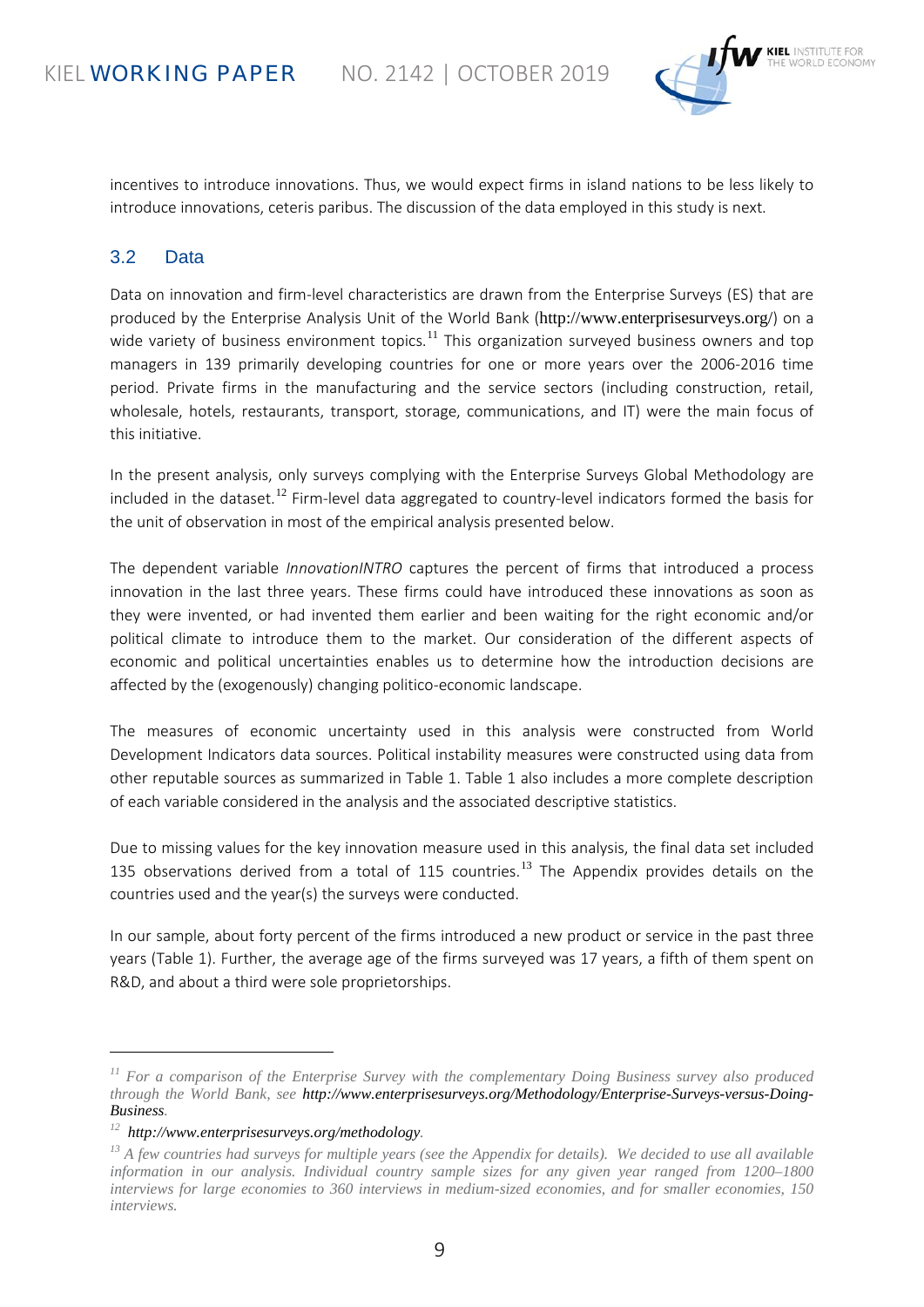

#### 3.3 Estimation

Given the nature of the dependent variable that lies within the [0, 1] interval, OLS regression suffers from similar problems to linear probability models in the estimation of models involving binary response dependent variables. In particular, predicted probabilities can lie outside the [0, 1] interval and linear relationships with the independent variables in the model are assumed. To address this, we follow Papke and Wooldridge (1996) and Wooldridge (2010) and fit models with dependent variables that are fractional within the unit interval with using the quasi-likelihood estimator, *fracreg*, under the assumption that the distribution of the conditional mean of the response variable follows a logistic functional form.<sup>[14](#page-9-0)</sup>

Tables 5-6 report quantile regression results to determine how the influence of uncertainty changes across varying prevalence of innovation introductions. We discuss the estimation results next.

#### **4 Results**

-

#### 4.1 Baseline models

Table 2 reports baseline results for both economic and political uncertainty, across 3 different time lags of each. These results show that greater uncertainty tends to make innovation introductions more likely. This is true for both economic and political uncertainty and is consistent with the notion that innovation introductions enable firms to somewhat hedge against the adverse effects of uncertainty. While the empirical literature examining the effects of uncertainty on investment (both overall investment and R&D investment) has mostly found a negative effect of uncertainty on investment (Czarnitzki and Toole (2011), Dixit and Pindyck (1994), Goel and Ram (2001)), our findings indicate that the negative impact does not carry over when it comes to innovation introductions. The possibility of a positive finding about the impact of exchange rate uncertainty on overall investment has been noted by Darby et al. (1999). Besides the risk-hedging argument, the underlying theoretical rationale might hinge on the fact that while research (R&D) investments in the innovation production phase include a substantial sunk component (and therefore greater chance of a negative influence of greater uncertainty), sunk costs are relatively smaller when it comes to innovation introductions.

The results with the 3-year period that straddles the year of analysis, while still positive, lack statistical significance for both the economic and political uncertainty measures.<sup>[15](#page-9-1)</sup> As a forward-looking perspective is incorporated into this uncertainty measure a contributing factor behind this finding might have to do with firms' inability to forecast the future. Alternatively, it may imply myopic expectations or high discount rates with it comes to business decisions concerning process innovations.

<span id="page-9-0"></span>*<sup>14</sup> Estimation is carried out using the STATA command fracreg. A beta distribution is inappropriate as there are cases in the dataset of endpoint values of the [0, 1] interval.*

<span id="page-9-1"></span>*<sup>15</sup> This insignificance might partly have to do with firms' greater inability to forecast the future - that is only considered in this measure.*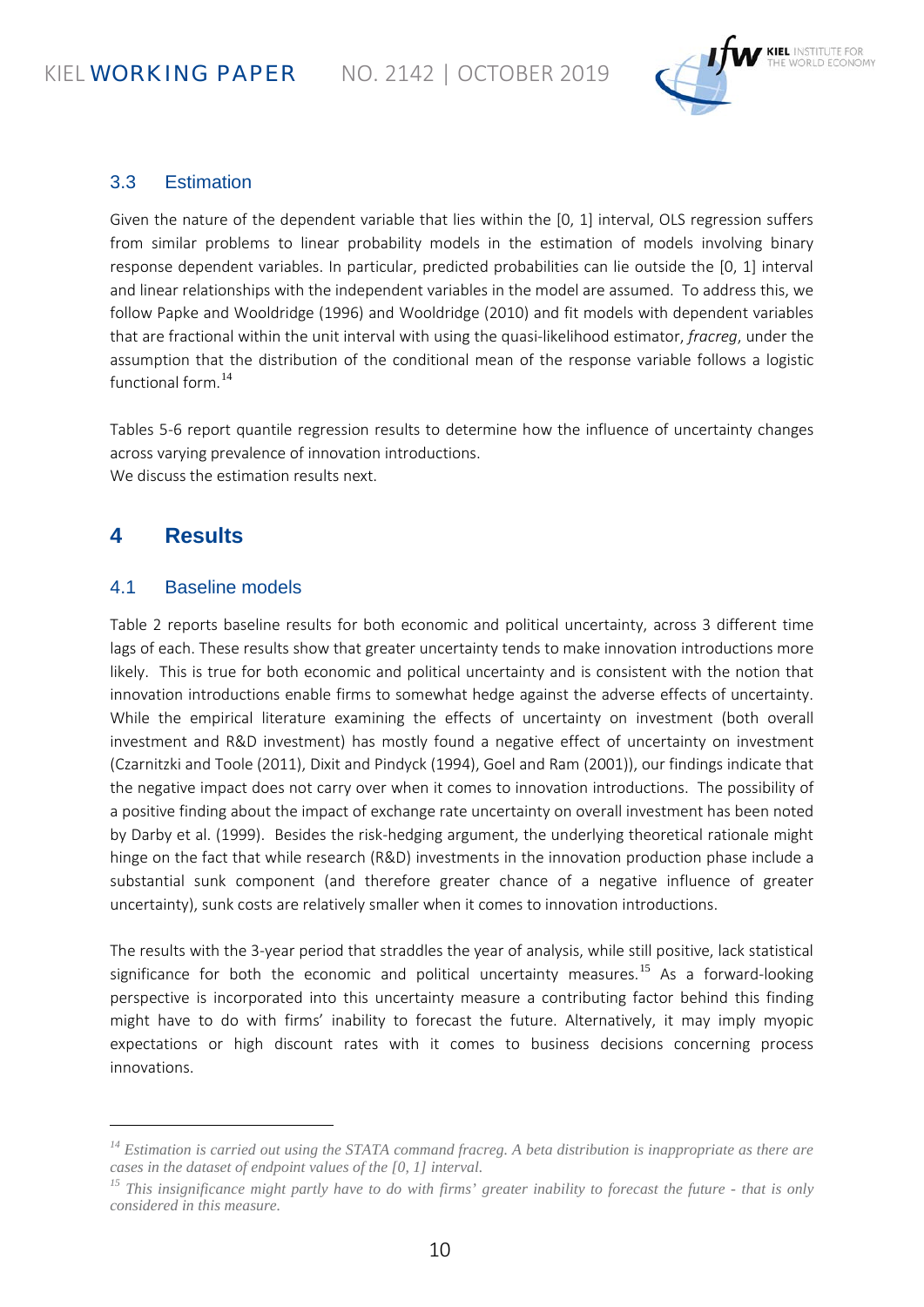-



All three firm characteristics considered - *Firmsize*, *Firmage*, and *Soleprioprietor* - show positive impacts on the tendencies toward innovation introductions. However, statistical support is there in only one instance - sole proprietor firms, ceteris paribus, were more likely to introduce innovations. This result supports the efficient decision-making and information processing in sole proprietorships that we discussed above. The positive influence of sole proprietorship can also be seen as being consistent with greater (exclusive) appropriation of rewards from innovation introductions by sole proprietors.

Consistent with intuition, R&D-performing firms were more likely to introduce innovations. This result has uniform support across all the models in Table 2. R&D confers technical capability, enables firms to exploit research-scale economies and enables them to better avail of spillovers - all of which would facilitate innovation introductions.<sup>[16](#page-10-0)</sup>

Finally, consistent with diminished competitive pressures and relatively captive markets in island nations, firms located on island nations were less likely to introduce innovations - the resulting coefficient is negative in all cases, with greater statistical significance when economic uncertainty is considered.

Given that the role of uncertainty is the main factor being considered and that uncertainty can be measured in different ways, we employ alternative measures of economic and political uncertainty as a robustness check. These results are presented next.

#### 4.2 Robustness check: Using alternate measures of economic and political uncertainty

Table 3 presents a summary of the results when variation in the national unemployment rate and an index of state fragility are included in the model as alternative measures of economic and political uncertainty, respectively. While inflation and unemployment may be viewed as closely related aspects of the economic environment, our second measure of political uncertainty, using an index of state fragility, may be seen as being some broader than the one denoted by *Pa* (see Table 1 for details).

The results in terms of signs and statistical significance for the parameter estimates of the alternative uncertainty measures remain unchanged from what was reported above. In other words, by either measure of economic and political uncertainty, respectively, greater uncertainty makes firms more likely to introduce innovations and this finding is consistent with the hedging story discussed above.

Similarly, the findings for the other variables in the model are for the most part the same although the evidence on the importance of ownership structure (*Soleproprietor*) is statistically not as strong as what was observed for the other uncertainty measures.

<span id="page-10-0"></span>*<sup>16</sup> Our available R&D variable is the percentage of firms in a country that spend on research and development (Table 1). Another pertinent variable would be the amount of R&D spending - unfortunately, we do not have corresponding information for countries/years included in the analysis.*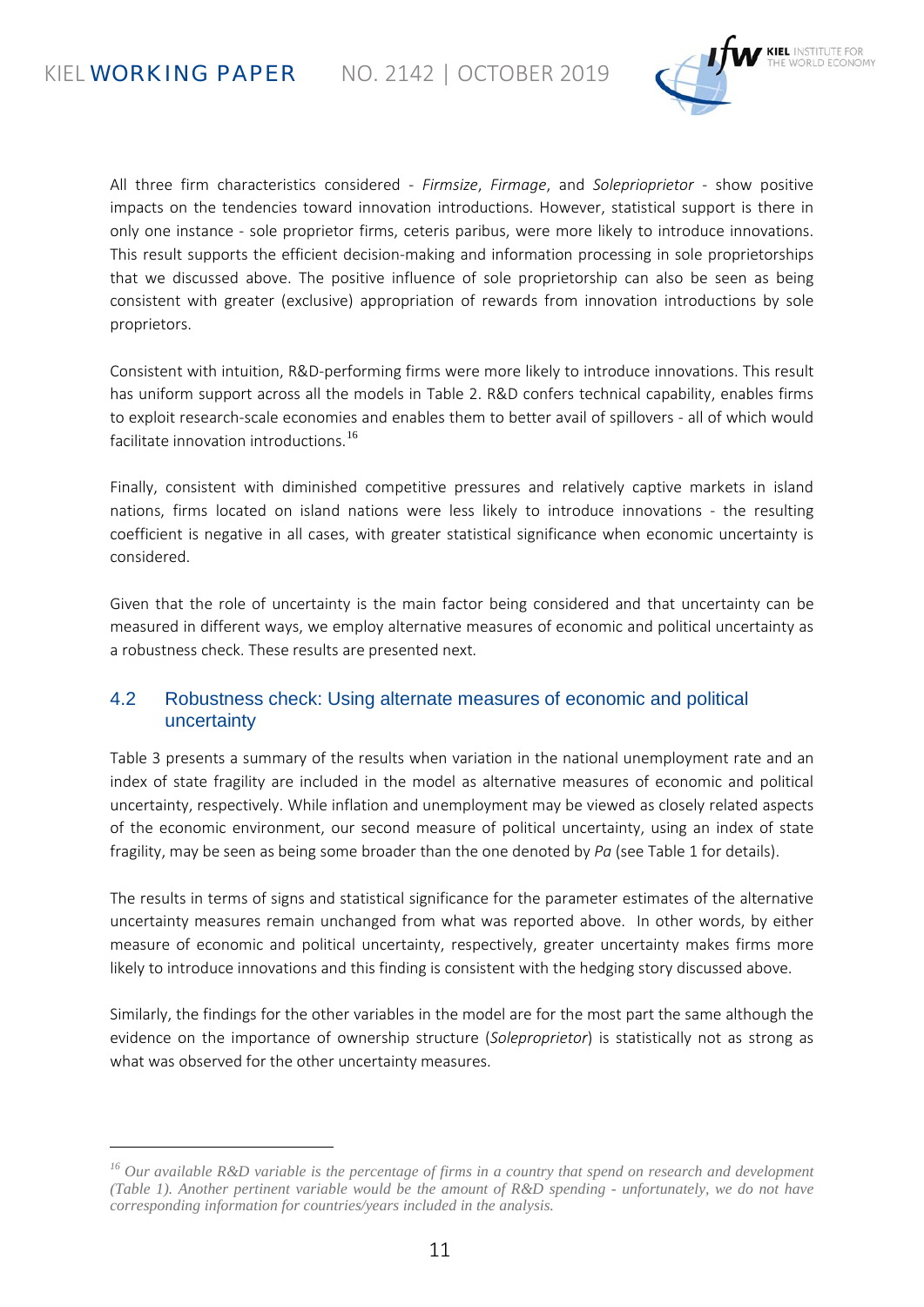

#### 4.3 Assessing the marginal effects of uncertainty on innovation introductions

In Table 4 the average marginal elasticities of process innovation with respect to the key uncertainty variables are calculated using the parameter estimates presented in Tables 2 and 3. To conserve space the marginal elasticities for the other variables in the model are not reported but are available upon request. Further, only results for the 3- and 5-year lagged uncertainty measures are summarized here since the evidence regarding the linkages between the 3-year "mid" (period straddling each observation year) uncertainty measure and innovation introduction was statistically weaker.

All of the elasticities reported in the table are statistically significant at the ten percent level or higher. For the inflation uncertainty measure (*Ea*) the estimates imply that a one percent increase in the value of that variable increases process innovation by 0.017 (1.7%) on average using the 3-year lag and 0.022 (2.2%) with the 5-year time horizon. The corresponding elasticity for the unemployment uncertainty measure (*Eb*) is similar, a one percent increase in this measure increases innovation introductions by approximately 0.02 (2.0%) on average using either lagged value for the uncertainty measure.

Regarding the political uncertainty measures, the results show that the corresponding average elasticity estimates are 0.013 and 0.8 for the political stability (*Pa*) and state fragility (*Pb*) indices, respectively.

#### 4.3.1 Marginal effects of uncertainty on innovation introduction: Graphical analysis

Further insights can be gained by calculating how the conditional mean of process innovation varies with the value of each uncertainty measure. For each of the economic uncertainty measure – and assuming a three-year lag – we calculated the conditional innovation means as each uncertainty indicator varies from zero to two standard deviations above the sample mean for that indicator (see Table 1).

The results for the inflation measure [*Ea*], plotted in Panel A of Figure 1, show that the predicted percentage of firms that introduce innovations increases from 36.5 % to around 41% over that uncertainty range, all other factors held constant.

Results for the unemployment uncertainty indicator [*Eb*] are depicted in Panel B. Here our model estimates imply that the incidence of innovation introductions in a country increases from 35% (stable unemployment rate) to 42% (country experiencing a standard deviation in its unemployment rate that is two times the average for all countries in the sample).

Panel C depicts the result of a similar analysis using the political stability and absence of violence/terrorism uncertainty index [*Pa*]. This value of this (rescaled) aggregate indicator is standardized in units of a standard normal distribution and takes on values ranging from approximately  $-2.5$  (more stable) to  $+2.5$  (less stable). The results show that the conditional mean on process innovation introductions rises dramatically, from 30% to 45% over this uncertainty interval.

Panel D presents a summary of the analysis for the state fragility index [*Pb*]. This index ranges from 0 (no fragility) to 25 (extreme fragility). The results suggest that process innovation introduction is highly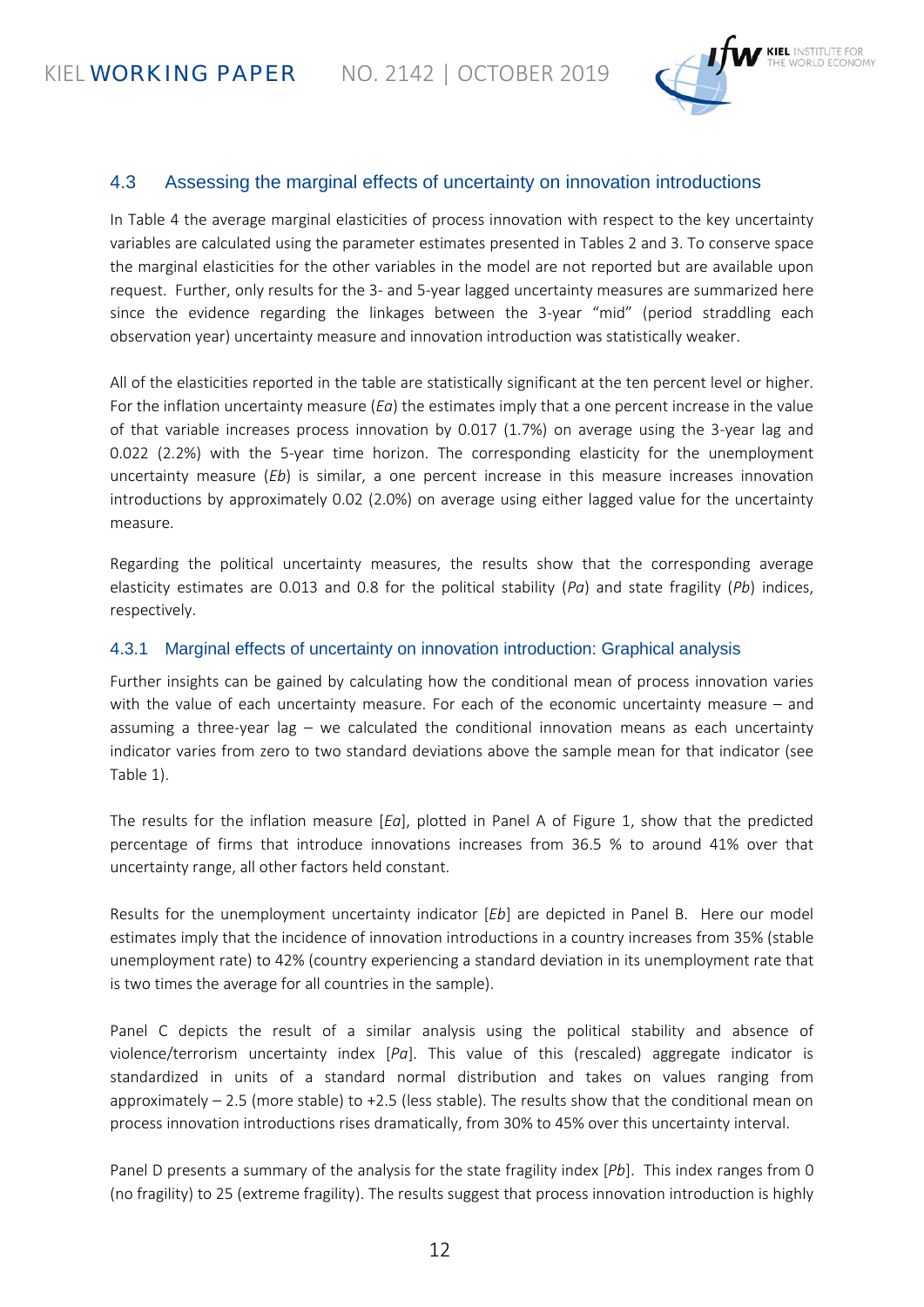-



sensitive to the perceived fragility of the state as process innovation introduction increases from 32% to nearly 50%, with the swing from a highly effective and legitimate state to one that is not.<sup>[17](#page-12-0)</sup>

Overall, the results demonstrate that both economic and political uncertainty can have a material influence on the incidence of innovation introductions within a country. Further, the stability of the political environment appears to be an especially relevant to business managers/owners in making decisions to bring innovations to the market. Our results suggest that these business decision makers see innovation introductions as an important strategy to hedge against the turmoil from operating in a business environment characterized by political instability.

#### 4.4 Effects of uncertainty across varying prevalence of innovation introductions-Quantile regression

To obtain additional insights into the influence of uncertainty, Tables 5 and 6, dealing respectively with economic and political uncertainty, report quantile regression results (see Koenker and Hallock (2001)). How does the impact of uncertainty change across prevalence of innovation introductions?

In these tables, q50 is the median regression and the first column, respectively, presents OLS results for reference. The following main points may be observed.

First, with regard to the effect of uncertainty, we observe somewhat greater differences in Tables 5 and 6 relative to Tables 2 and 3. Economic uncertainty positively affects innovation introductions across the distribution when the unemployment rate (*Eb* - Panel B in Table 5) is used as the underlying measure. The corresponding statistical support with inflation as the underlying measure (*Ea* - Panel A) is less. Further, the magnitudes of the impacts of economic uncertainty *Eb* are similar across the distribution.

Turning to the influence of political uncertainty in Table 6, the signs are again positive in all cases. However, while *Pa* is significant at the low end of the distribution, *Pb* is significant at the median and the high end of the distribution. In other words, the more relatively more general measure of political uncertainty, *Pb*, increases incentives to introduce innovations at the median or greater prevalence of innovation introductions. This may be suggestive of positive network externalities among inventors.

Second, the influence of *Soleproprietor*, which was mostly positive and significant in Tables 2 and 3, now shows relatively less significance and is never significant at the low end of the distribution.

Finally, the significant positive impact of R&D and the insignificant impact of *Firmage* holds across the distribution of innovation introductions. The positive influence of R&D across the distribution is consistent with intuition. However, the effect of *Firmsize* is marginally positive at the low end of the distribution (Panel A in Tables 5 and 6).

<span id="page-12-0"></span>*<sup>17</sup> Interestingly, in all four cases presented in Figure 1 the relationship between the uncertainty measure and conditional means are nearly linear.*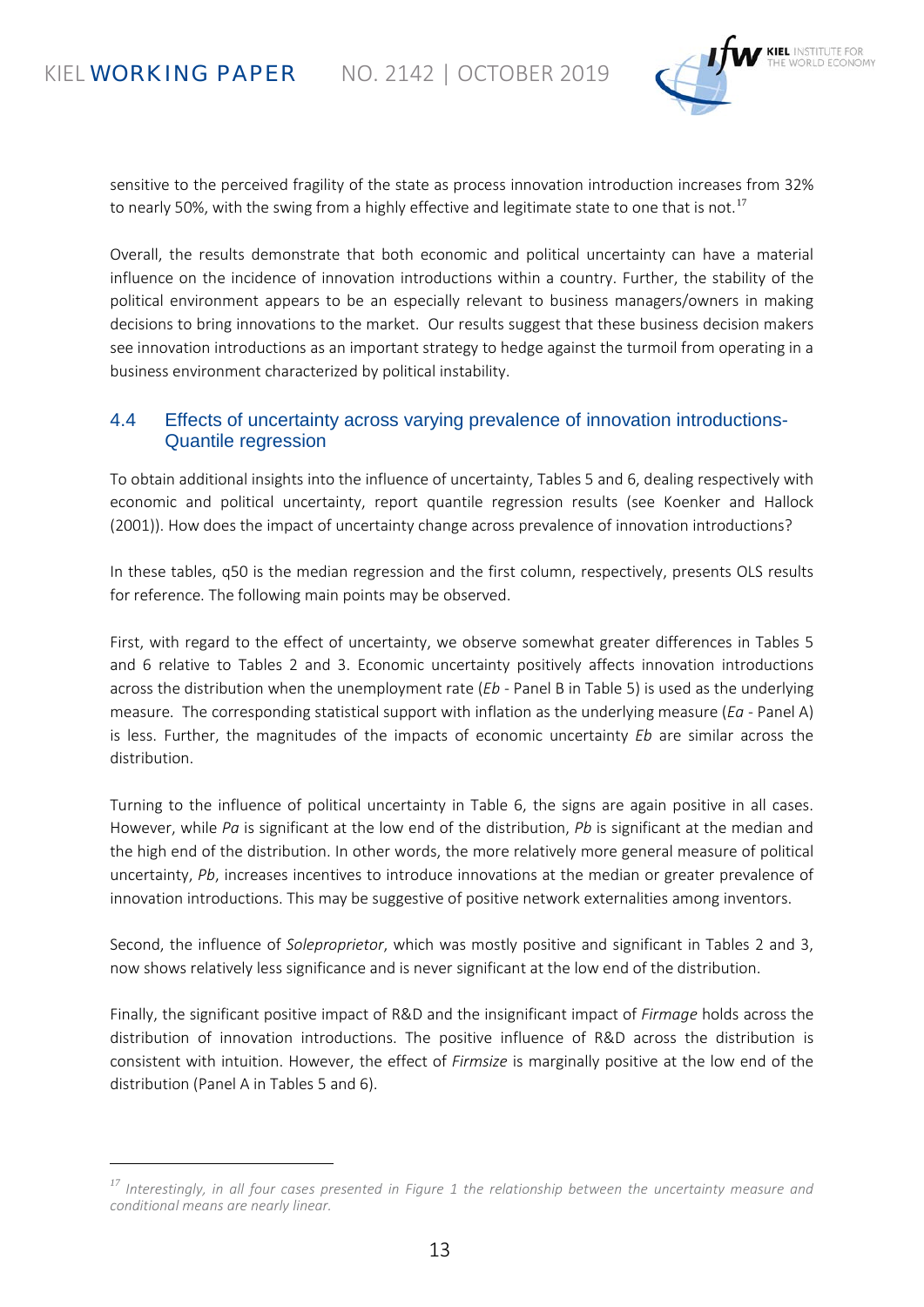

In sum, we see that the effect of uncertainty varies some across the distribution of innovation introductions (comparing Panels A and B in Tables 5 and 6, respectively). A part of the reason is that the firms/countries are likely not evenly distributed (e.g., in some cases you could have relatively few innovation introductions at the lower quantiles or vice versa).

#### 4.5 Considering economic and political uncertainties together

Since firms likely face economic and political uncertainties simultaneously and not necessarily sequentially, we re-estimated the models in Table 2 by including both economic and political uncertainty measures, respectively.

The pairwise correlations between the respective uncertainties (i.e., *Ea* (3-year lag) and *Pa* (3-year lag), as so on) ranged between 0.1 and 0.2, confirming that the two types of uncertainties were indeed capturing different dissensions of volatility.

The results from the three sets of models with both *Ea* and *Pa*, showed that political uncertainty consistently had a positive and statistically significant impact of innovation introductions. On the other hand, the three dimensions of economic uncertainty (i.e., 3-year lag, 5-year lag and 3-year mid of *Ea*) failed to attain statistical significance.<sup>[18](#page-13-0)</sup> This suggests that, relatively speaking, political uncertainty has a stronger influence on innovation introductions than economic uncertainty. Indeed, political uncertainty could also influence economic uncertainty, having both direct and indirect consequences. These interactions have largely been ignored in both related theoretical and economic literatures and merit attention in the future.

### **5 Accounting for the role of the legal system - countries with socialist legal origin**

Firms' responsiveness to greater uncertainty might be affected by the underlying legal system in a country. The legal system shapes institutions or parameters of trade in general and, with regard to innovation, the appropriability of returns in particular.

To determine the impact of the legal system on firms' incentives to introduce innovations, we included a dummy variable identifying nations that had their legal system originating in the socialist framework. Such nations were about a fifth of our overall sample.<sup>[19](#page-13-1)</sup> Socialist legal systems, with their greater propensity to favor societal goals over individual (firm) goals, would likely dampen firm's incentives to introduce innovations, ceteris paribus.

When we reran the models in Tables 2 and 3 with the dummy variable for nations with socialist legal systems as an additional regressor, the coefficient on the social legal origin variable was negative in all cases and significant in most. Furthermore, the pattern of results for the uncertainty variables was

-

<span id="page-13-0"></span>*<sup>18</sup> Additional details are available upon request.*

<span id="page-13-1"></span>*<sup>19</sup> The underlying data for legal origin were from D. Treisman, 2007. "What Have We Learned About the Causes of Corruption From Ten Years of Cross-National Empirical Research?" Annual Review of Political Science, 10, 211-244.*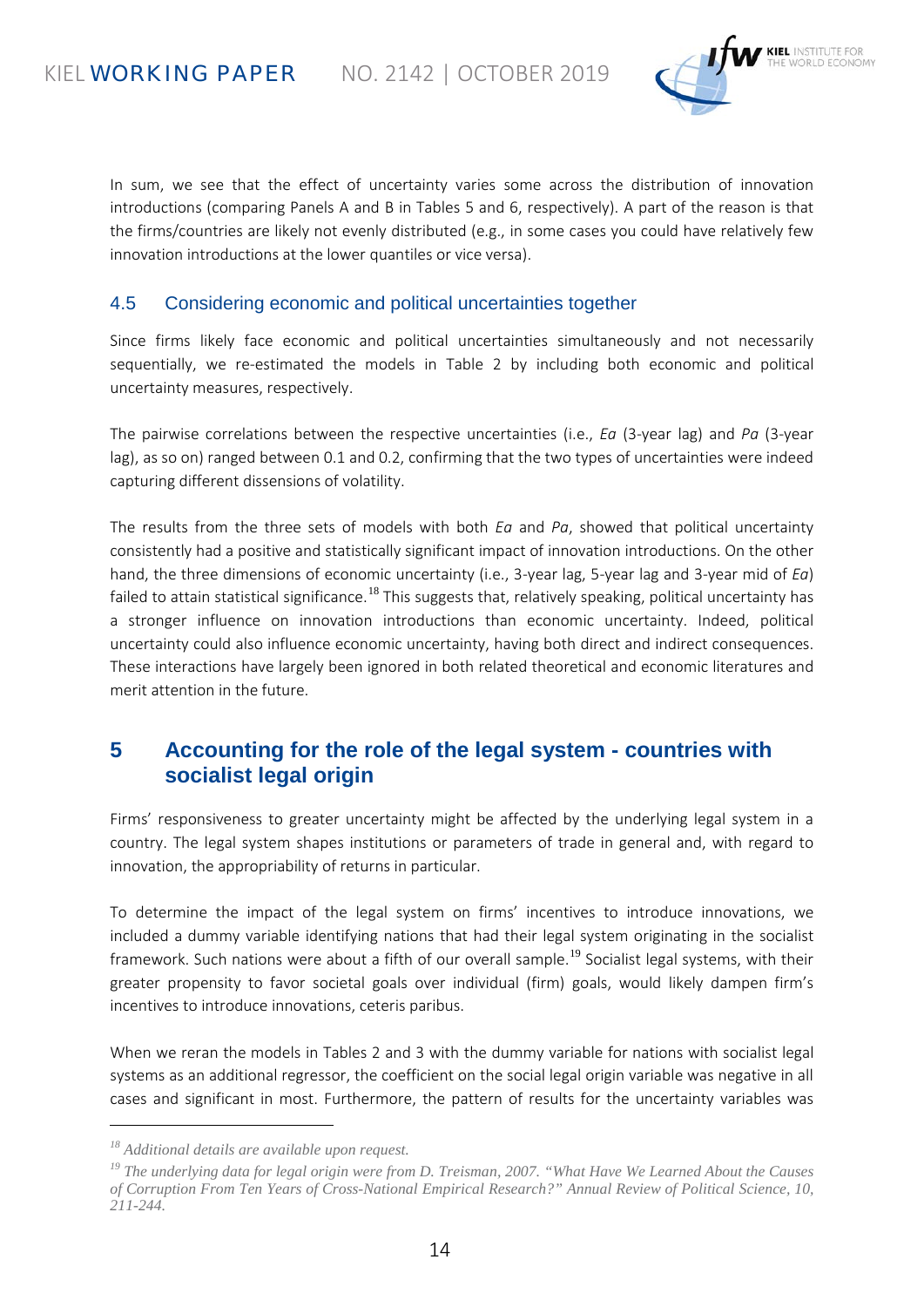

similar as before, with somewhat weaker statistical support in some cases - a finding consistent with the notion that socialist legal systems likely diffuse the effect of uncertainty on individual firms. These results are not reported but are available upon request. The concluding section follows.

### **6 Conclusions**

-

This paper examines the influence of uncertainty on firms' incentives to introduce innovations to the market. Key contributions relate to the focus on innovation introductions (rather than R&D investment) and a comparison of the role that economic and political uncertainty may play in this process.

With regard to the questions posed in the introduction, we are able to provide the following answers:

• *What is the impact of greater uncertainty on the incentives to introduce innovations to the market?*

The impact of uncertainty on innovation introductions is positive (Tables 3, 4, and 7). This is consistent with the notion that innovation introductions might enable firms to hedge against uncertainty.<sup>[20](#page-14-0)</sup>

• *How does the impact of uncertainty change across prevalence of innovation introductions?*

The impact of uncertainty varies somewhat across the prevalence of innovation introductions (Tables 5 and 6), with only economic uncertainty showing consistently positive influence across the distribution with one measure (Panel B, Table 5).

• *Do economic and political uncertainties have similar effects on the incentives to introduce innovations?* Qualitatively, the two types of uncertainties have similar influences, although they vary

some across the distribution of innovation introductions. Quantitatively, there are some differences in the influence of the two uncertainty types (Table 4, Figure 1).

Besides contributing to the literature by focusing on innovation introductions, some implications for policymakers also emerge. First, the positive influence of uncertainty on innovation introductions may be seen as a mitigating factor on the perceived negative influence of uncertainty on investment, especially R&D investment. Given that innovation generation and innovation diffusion are sequential processes, it is not a priori clear how policymakers might weigh the differing influences of uncertainty on innovation generation and innovation introductions. Nevertheless, this insight into the positive influence of uncertainty may be considered. Furthermore, changes in economic uncertainty seem relatively more in the control of policymakers (at least in the medium to long term) than changes in political uncertainty. Second, the positive influence of R&D throughout reinforces the wisdom of policies to award R&D tax credits or subsidies for research as this translates to innovation introductions as well. It is less clear, however, whether these spillovers of R&D on innovation

<span id="page-14-0"></span>*<sup>20</sup> Another possible explanation might lie in the distinction between "good" and "bad" (economic) uncertainty, as noted in a different context by Segal et al. (2015). Such an exercise, involving construction of corresponding indices of political uncertainty, is beyond the scope of present work.*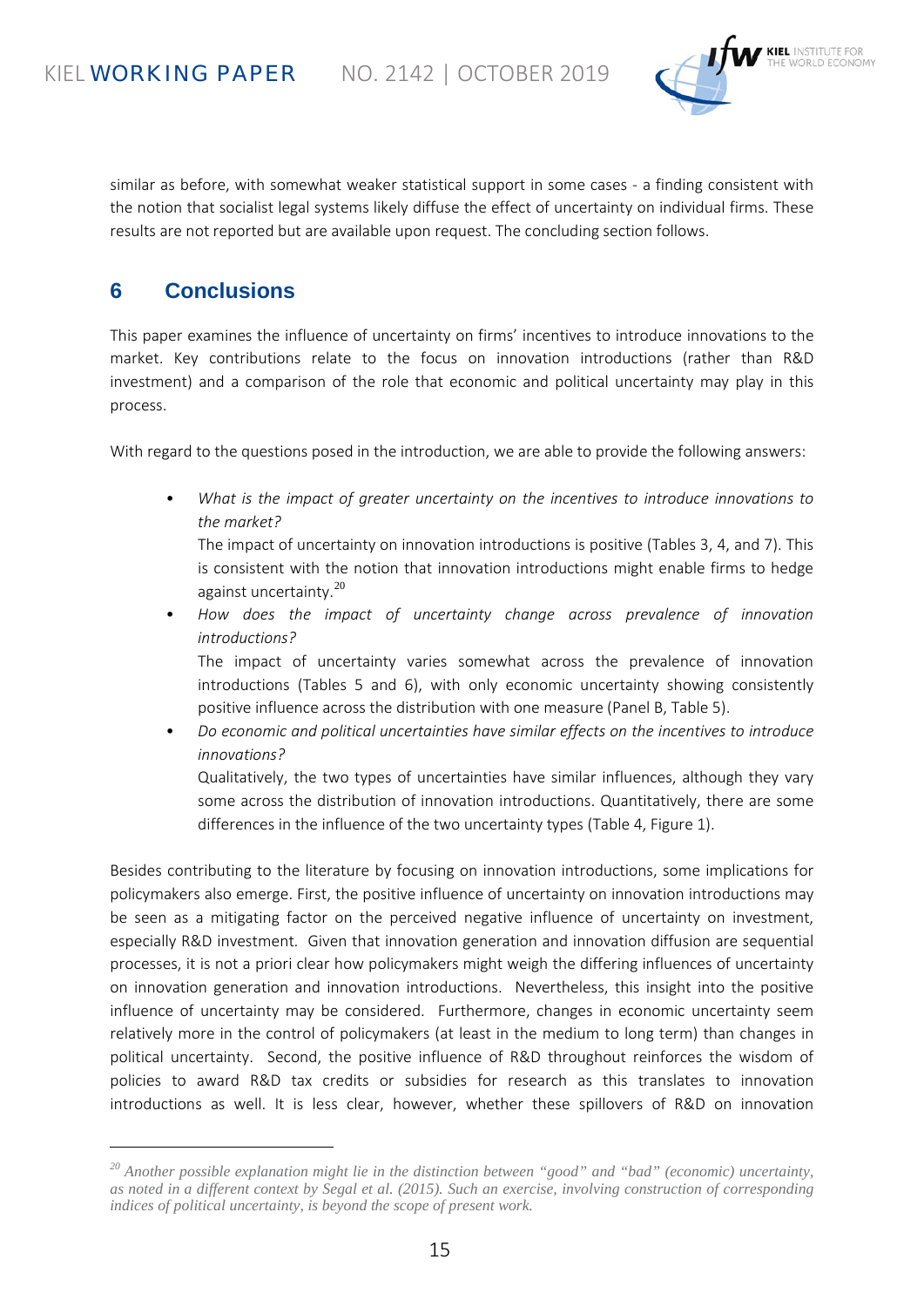KIEL **WORKING PAPER** NO. 2142 | OCTOBER 2019



introductions were recognized by designers of such credits/subsidies. Third, the role of sole proprietors in fostering innovation introductions might involve some special policy initiatives. Fourth, the role of the underlying legal system might also be crucial in how firms view the impact of uncertainty in their desire to introduce innovations. Of course, these findings could use additional verification from data that involves product innovation and other attributes of firms including the products and services they offer on the market.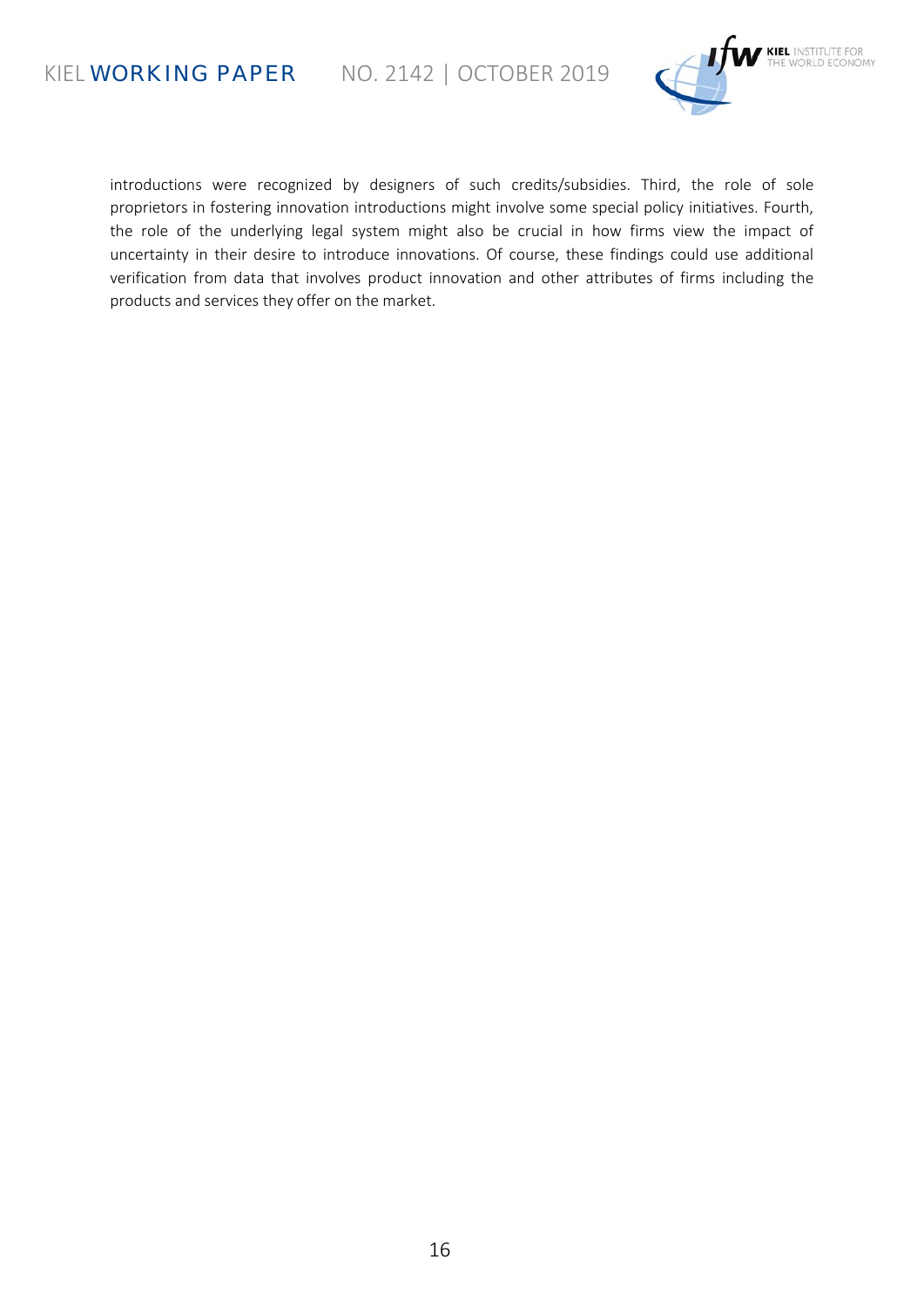

## REFERENCES

An, H., Chen, Y., Luo, D., Zhang, T. (2016). Political uncertainty and corporate investment: Evidence from China. *Journal of Corporate Finance* 36(C): 174-189.

Arrow, K.J. (1971) *Essays in the Theory of Risk Bearing*. Amsterdam: North-Holland.

Baker, S.R., Bloom, N., Davis, S.J. (2015). *Measuring economic policy uncertainty*. National Bureau of Economic Research, Working Paper #21633, October.

Bhar, R., Mallik, G. (2013) Inflation uncertainty, growth uncertainty, oil prices, and output growth in the UK. *Empirical Economics* 45(3): 1333-1350.

Berument, M.H., Yalcin, Y., Julide O. Yildirim, J.O. (2011). The inflation andinflation uncertainty relationship for Turkey: A dynamic framework. *Empirical Economics* 41(2): 293-309.

Binding, G., Dibiasi, A. (2017). Exchange rate uncertainty and firm investment plans evidence from Swiss survey data. *Journal of Macroeconomics* 51: 1-27.

Bloom, N. (2007). Uncertainty and the dynamics of R&D. *American Economic Review Papers and Proceedings* 97(2): 250-255.

Bontempi, M.E. (2016). Investment-uncertainty relationship: Differences between intangible and physical capital. *Economics of Innovation and New Technology* 25(3): 240-268.

Caldera, D., Fuentes-Albero, C., Gilchrist, S., Zakrajšek, E. (2016). The macroeconomic impact of financial and uncertainty shocks. *European Economic Review* 88: 185-207.

Clemens, J., Veuger, S. (2017). Risks to the returns to medical innovation: The case of myriad genetics. *Contemporary Economic Policy* 35(2): 345-357.

Czarnitzki, D., Toole, A. (2011). Patent protection, market uncertainty, and R&D investment. *Review of Economics and Statistics* 93(1): 147-159.

Darby, J., Hallett, A.H., Ireland, J., Piscitelli, L. (1999). The impact of exchange rate uncertainty on the level of investment. *Economic Journal* 109(454): 55-67.

Dasgupta, P., Stiglitz, J. (1980). Industrial structure and the nature of innovative activity. *Economic Journal* 90(358): 266-293.

Dixit, A.K., Pindyck, R.S. (1994). *Investment under Uncertainty*. Princeton, NJ: Princeton University Press.

Eraker, B., Johannes, M., Polson, N. (2003). The impact of jumps in volatility and returns*. Journal of Finance* 58(3): 1269-1300.

Fernandes, A.M., Paunov, C. (2015). The risks of innovation: Are innovating firms less likely to die? *Review of Economics and Statistics* 97(3): 638-653.

Goel, R.K. (1995). Spillovers, rivalry and R&D investment. *Southern Economic Journal* 62(1): 71-76.

Goel, R.K. (2007). Research spending under regulatory uncertainty. *Journal of Technology Transfer* 32(6): 593-604.

Goel, R.K., Ram, R. (1999). Variations in the effect of uncertainty on different types of investment: An empirical investigation. *Australian Economic Papers* 38(4): 481-492.

Goel, R.K., Ram, R. (2001). Irreversibility of R&D investment and the adverse effect of uncertainty: Evidence from the OECD countries. *Economics Letters* 71(2): 287-291.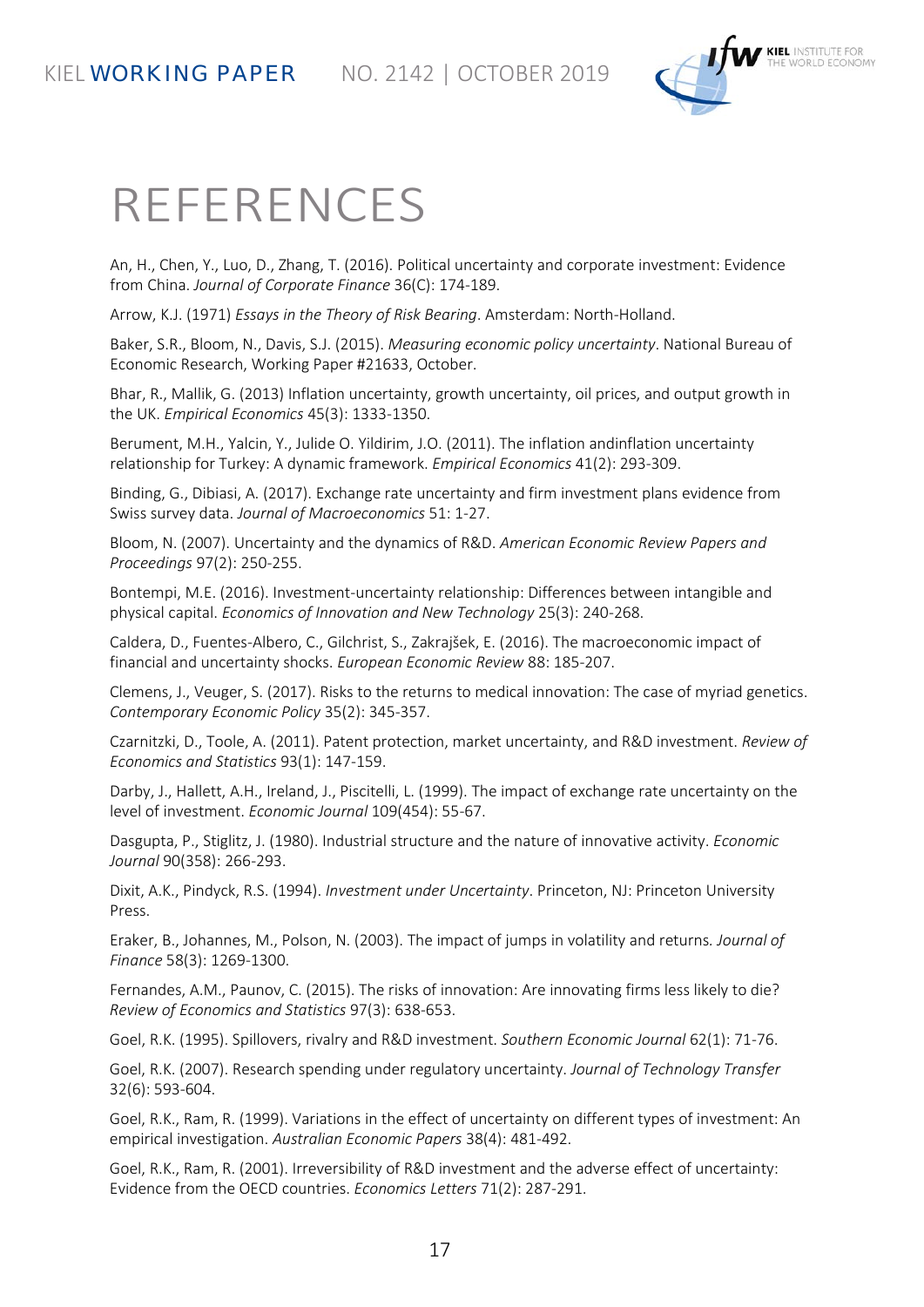

Ivus, O., Wajda, J. (2018). *Fluctuations in uncertainty and R&D investment*. CIGI Papers No. 175, June.

Jens, C.E. (2017). Political uncertainty and investment: Causal evidence from U.S. gubernatorial elections. *Journal of Financial Economics* 124(3): 563-579.

Kmien, M.I., Schwartz, N.L. (1982). *Market Structure and Innovation*. Cambridge: Cambridge University Press.

Kamien, M.I., Schwartz, N.L. (1980). A generalized hazard rate. *Economics Letters* 5(3): 245-249.

Kang, W., Lee, K., Ratti, R.A. (2014). Economic policy uncertainty and firm-level investment. *Journal of Macroeconomics* 39(A): 42-53.

Koenker, R., Hallock, K.F. (2001). Quantile regression. *Journal of Economic Perspectives* 15(4): 143-156.

Loury, G.C. (1979). Market structure and innovation. *Quarterly Journal of Economics* 93(3): 395-410.

Meinen, P., Roehe, O. (2017). On measuring uncertainty and its impact on investment: Cross-country evidence from the euro area. *European Economic Review* 92: 161-179.

Milliken, F.J. (1987). Three types of perceived uncertainty about the environment: State, effect, and response uncertainty. *Academy of Management Review* 12(1): 133-143.

Morikawa, M. (2016). Business uncertainty and investment: Evidence from Japanese companies. *Journal of Macroeconomics* 49(C): 224-236.

Papke, L.E., Wooldridge, J.M. (1996). Econometric methods for fractional response variables with an application to 401(k) plan participation rates. *Journal of Applied Econometrics* 11(6): 619-632.

Pindyck, R.S. (1991). Irreversibility, uncertainty, and investment. *Journal of Economic Literature* 29(3): 1110-1148.

Pindyck, R.S., Solimano, A. (1993). Economic instability and aggregate investment, (including comments and discussion). In O.J. Blanchard and S. Fischer (eds.), *NBER Macroeconomics Annual 1993* (Vol. 8, pp. 259-317). Cambridge, MA: MIT Press.

Pohlmeier, W. (1992). On the simultaneity of innovations and market structure. *Empirical Economics* 17(2): 253-272.

Reinganum, J.F. (1989). The timing of innovation: research, development, and diffusion. In R. Schmalensee, R.D. Willig (eds.), *Handbook of Industrial Organization* (Vol. I, pp. 849-908). Amsterdam: North-Holland.

Segal, G., Shaliastovich, I., Yaron, A. (2015). Good and bad uncertainty: Macroeconomic and financial market implications. *Journal of Financial Economics* 117(2): 369-397.

Stokey, N.L. (2016). Wait-and-see: Investment options under policy uncertainty. *Review of Economic Dynamics* 21: 246-265.

Tandon, P. (1984). Innovation, market structure, and welfare. *American Economic Review* 74(3): 394- 403.

Tenreyro, S. (2007). On the trade impact of nominal exchange rate volatility. *Journal of Development Economics* 82(2): 485-508.

Wooldridge, J.M. (2010). *Econometric Analysis of Cross Section and Panel Data*. 2nd ed. Cambridge, MA: MIT Press.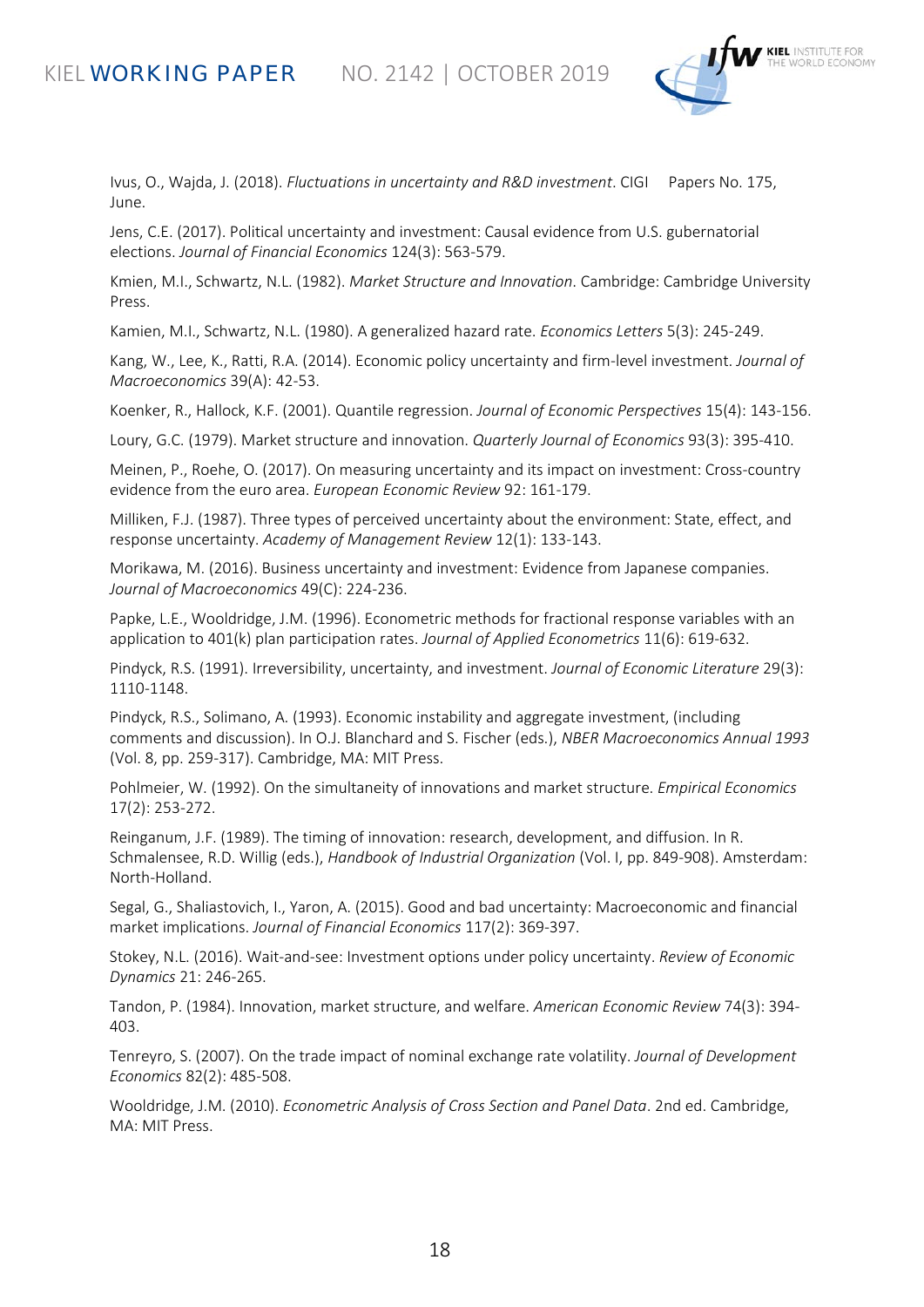KIEL **WORKING PAPER** NO. 2142 | OCTOBER 2019



#### *Table 1:* **Variable definitions, summary statistics, and data sources**

| Variable                                                                                                                                                                                                                                                                                                                                                                                                                                                                                          | Mean                                            |        |
|---------------------------------------------------------------------------------------------------------------------------------------------------------------------------------------------------------------------------------------------------------------------------------------------------------------------------------------------------------------------------------------------------------------------------------------------------------------------------------------------------|-------------------------------------------------|--------|
|                                                                                                                                                                                                                                                                                                                                                                                                                                                                                                   | (std. dev.)                                     | Source |
| <b>InnovationINTRO:</b> Percent of firms that introduced a process<br>innovation in the last three years                                                                                                                                                                                                                                                                                                                                                                                          | 0.38<br>(0.22)                                  | $[1]$  |
| <b>Economic uncertainty Ea:</b> Standard deviation of the inflation rate as<br>measured by the GDP deflator:<br>Ea1: Calculated over three previous years [Def_SD_lag3]<br>➤<br>Ea2: Calculated over five previous years [Def_SD_lag5]<br>➤<br>Ea3: Calculated over three-periods surrounding the year<br>➤<br>under analysis [Def_SD_mid3]                                                                                                                                                       | 3.9<br>(5.0)<br>(4.6)<br>4.6<br>3.1<br>(4.4)    | $[3]$  |
| Political uncertainty Pa: Political Stability and Absence of<br>Violence/Terrorism: Estimate, measured in units of a standard normal<br>distribution ranging from approximately -2.5 (less stable) to 2.5 (more<br>stable) - rescaled where higher values imply greater uncertainty:<br>Pa1: Average over three previous years [Pol_lag3]<br>➤<br>Pa2: Average over five previous years [Pol_lag5]<br>➤<br>Pa3: Average over three-periods surrounding the year under<br>➤<br>analysis [Pol_mid3] | 0.41<br>(0.9)<br>0.40<br>(0.9)<br>0.37<br>(0.9) | $[4]$  |
| <b>Economic uncertainty Eb:</b> Standard deviation of the unemployment<br>rate (national estimate):<br>Eb1: Calculated over three previous years [UE SD lag3]<br>➤<br>Eb2: Calculated over five previous years [UE SD lag5]<br>➤<br>Eb3: Calculated over three-periods surrounding the year<br>➤<br>under analysis [UE_SD_mid3]                                                                                                                                                                   | 1.3<br>(2.0)<br>(1.8)<br>1.6<br>1.0<br>(1.6)    | $[3]$  |
| Political uncertainty Pb: State fragility index ranges for 0 (no fragility)<br>to 25 (extreme fragility):<br>Pb1: Average over three previous years [St_fragility_lag3]<br>➤<br>Pb2: Average over five previous years [St_fragility_lag5]<br>➤<br>➤<br>Pb3: Average over three-periods surrounding the year under<br>analysis [St fragility mid3]                                                                                                                                                 | $9.4$ (5.7)<br>(5.6)<br>9.4<br>8.7<br>(5.6)     | $[5]$  |
| Firmsize: Number of permanent full-time workers in the firm                                                                                                                                                                                                                                                                                                                                                                                                                                       | 37.8<br>(23.8)                                  | $[1]$  |
| Firmage: Age of the establishment (years)                                                                                                                                                                                                                                                                                                                                                                                                                                                         | 17.1<br>(5.0)                                   | $[1]$  |
| Soleproprietor: Percent of firms with legal status of a sole<br>proprietorship                                                                                                                                                                                                                                                                                                                                                                                                                    | 36.7<br>(26.1)                                  |        |
| R&D: Percent of firms that spend on research and development                                                                                                                                                                                                                                                                                                                                                                                                                                      | 19.8<br>(14.6)                                  | $[1]$  |
| Island: Island nation, = 1 if an island, 0 otherwise                                                                                                                                                                                                                                                                                                                                                                                                                                              | 0.13<br>(0.3)                                   | $[2]$  |

Notes: Statistics pertain to all observations used in the analysis.

*Sources:* **[1]. Enterprise Surveys [\(http://www.enterprisesurveys.org\)](http://www.enterprisesurveys.org/), The World Bank. Data were taken for all available years between 2006 and 2016 were the survey was conducted via the Enterprise Surveys Global Methodology. The list of countries included in the data set and survey years can be found in the Appendix. [2][. https://en.wikipedia.org/wiki/List\\_of\\_island\\_countries.](https://en.wikipedia.org/wiki/List_of_island_countries)**

**[3]. World Development Indicators, The World Bank (accessed 4/18/2018).**

**[4]. World Governance Indicators, The World Bank (10/19/2016).**

**[5]. Center for Systemic Peace, [http://www.systemicpeace.org](http://www.systemicpeace.org/) (accessed 5/6/2018).**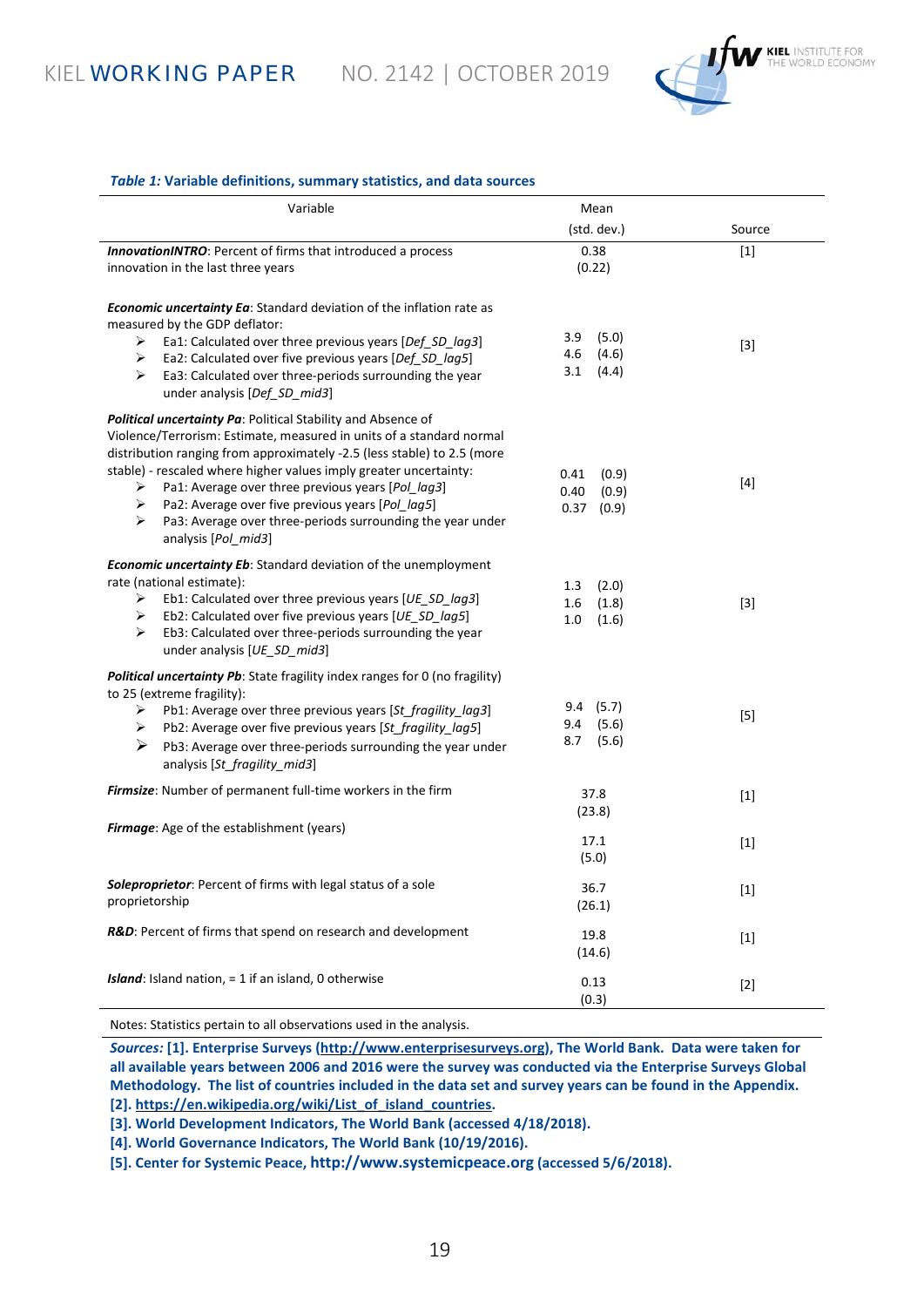

| Model $\rightarrow$ | Economic uncertainty Ea |              |              | Political uncertainty Pa |             |                       |
|---------------------|-------------------------|--------------|--------------|--------------------------|-------------|-----------------------|
|                     | 3-year lag              | 5-year lag   | 3-year mid   | 3-year lag               | 5-year lag  | 3-year mid            |
| Uncertainty         | $0.021$ **              | $0.022$ **   | 0.011        | 0.145                    | $0.146^{*}$ | 0.115                 |
|                     | (2.7)                   | (2.8)        | (1.3)        | (1.9)                    | (1.9)       | (1.5)                 |
| Firmsize            | 0.004                   | 0.004        | 0.003        | 0.003                    | 0.003       | 0.003                 |
|                     | (1.2)                   | (1.3)        | (1.0)        | (1.1)                    | (1.1)       | (1.0)                 |
| Firmage             | 0.005                   | 0.005        | 0.010        | 0.003                    | 0.003       | 0.012                 |
|                     | (0.3)                   | (0.3)        | (0.6)        | (0.2)                    | (0.2)       | (0.7)                 |
| Soleproprietor      | $0.008^{**}$            | $0.008^{**}$ | $0.011$ **   | $0.006^{*}$              | $0.006^{*}$ | $0.009$ **            |
|                     | (2.8)                   | (2.8)        | (4.0)        | (1.9)                    | (1.9)       | (2.9)                 |
| R&D                 | $0.044$ **              | $0.045$ **   | $0.039^{**}$ | $0.043$ **               | $0.044$ **  | $0.038^{^{\ast\ast}}$ |
|                     | (7.2)                   | (7.2)        | (6.2)        | (7.0)                    | (7.0)       | (6.1)                 |
| Island              | $-0.518$ **             | $-0.494$ **  | $-0.658$ **  | $-0.376$                 | $-0.379$    | $-0.536$ **           |
|                     | (2.1)                   | (2.0)        | (2.5)        | (1.5)                    | (1.6)       | (2.0)                 |
| Wald $\chi^2(6)$    | $85.15$ **              | $78.82$ **   | $73.44$ **   | $96.90^{**}$             | $95.15$ **  | $90.33$ **            |
| Pseudo R-Sq.        | 0.079                   | 0.079        | 0.074        | 0.079                    | 0.079       | 0.074                 |
| Observations        | 134                     | 134          | 119          | 135                      | 135         | 120                   |

#### *Table 2:* **Uncertainty and innovation introductions: Baseline models (Dep. var.:** *InnovationINTRO***)**

Notes: Variable definitions are provided in Table 1. All models included a constant term in these fractional response regressions assuming a logit distribution. The numbers in parentheses are (absolute value) z-statistics based on robust standard errors. \* denotes statistical significance at the 10% level, and \*\* denotes significance at the 5% level (or better).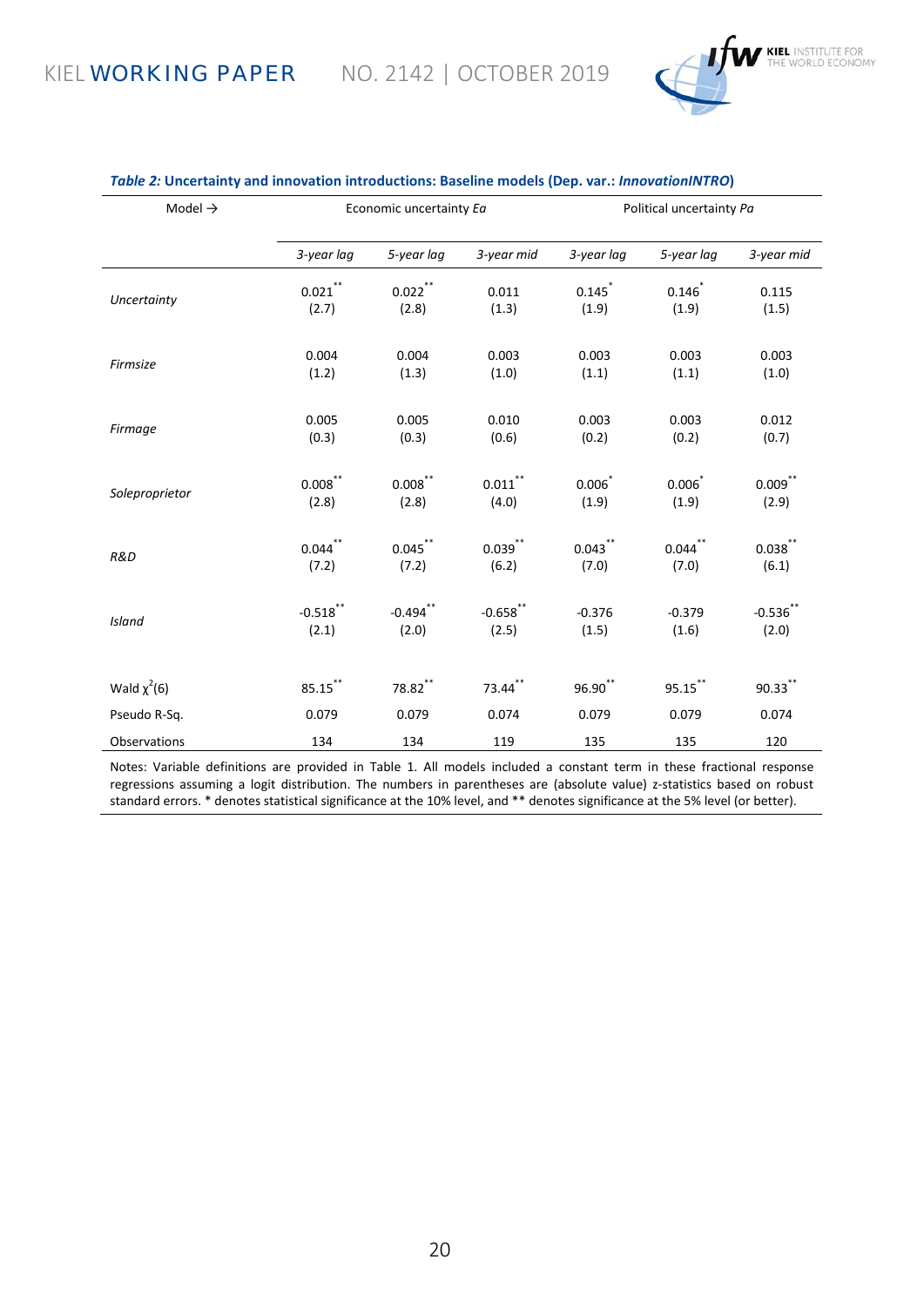

| Model $\rightarrow$ | Economic uncertainty Eb |              | Political uncertainty Pb |              |               |              |
|---------------------|-------------------------|--------------|--------------------------|--------------|---------------|--------------|
|                     | 3-year lag              | 5-year lag   | 3-year mid               | 3-year lag   | 5-year lag    | 3-year mid   |
| Uncertainty         | $0.086^{**}$            | $0.055^{**}$ | 0.021                    | $0.038^{**}$ | $0.039^{**}$  | $0.045$ **   |
|                     | (4.2)                   | (2.0)        | (0.7)                    | (2.7)        | (2.6)         | (2.9)        |
| Firmsize            | 0.002                   | 0.002        | $-0.002$                 | 0.002        | 0.002         | 0.002        |
|                     | (0.4)                   | (0.9)        | (0.5)                    | (1.0)        | (1.0)         | (0.7)        |
| Firmage             | 0.018                   | 0.010        | 0.021                    | 0.007        | 0.007         | 0.017        |
|                     | (0.9)                   | (0.6)        | (1.2)                    | (0.4)        | (0.4)         | (1.1)        |
| Soleproprietor      | 0.006                   | $0.009$ **   | $0.011***$               | 0.003        | 0.003         | 0.007        |
|                     | (1.7)                   | (2.9)        | (2.9)                    | (0.9)        | (0.8)         | (1.9)        |
| R&D                 | $0.040$ **              | $0.042$ **   | $0.038^{**}$             | $0.043***$   | $0.043$ **    | $0.036^{**}$ |
|                     | (6.6)                   | (6.5)        | (5.9)                    | (6.9)        | (6.9)         | (6.0)        |
| Island              | $-0.657$ **             | $-0.566$ **  | $-0.828$ **              | 0.132        | 0.130         | $-0.020$     |
|                     | (2.7)                   | (2.5)        | (3.2)                    | (0.6)        | (0.6)         | (0.1)        |
| Wald $\chi^2(6)$    | $109.30$ **             | 81.72**      | $80.02$ **               | 109.78**     | $108.80^{**}$ | $107.16$ **  |
| Pseudo R-Sq.        | 0.087                   | 0.080        | 0.079                    | 0.082        | 0.082         | 0.078        |
| Observations        | 90                      | 100          | 89                       | 125          | 124           | 109          |

#### *Table 3:* **Uncertainty and innovation introductions:Using alternate measures of uncertainty (Dep. var.:**  *InnovationINTRO***)**

Notes: Variable definitions are provided in Table 1. All models included a constant term in these fractional response regressions assuming a logit distribution. The numbers in parentheses are (absolute value) z-statistics based on robust standard errors. \* denotes statistical significance at the 10% level, and \*\* denotes significance at the 5% level (or better).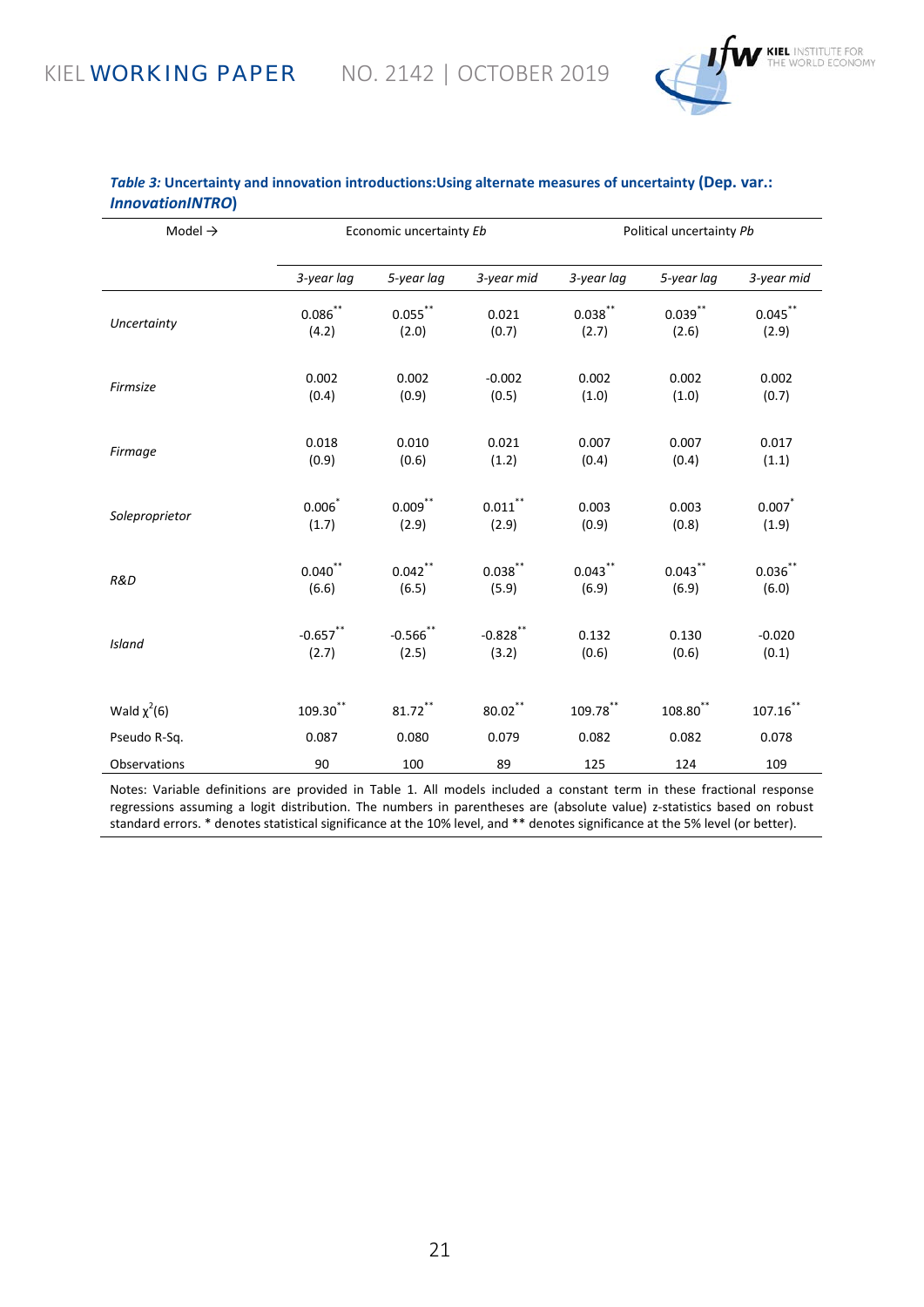

#### *Table 4:* **Uncertainty and innovation introductions: Average marginal effects (Elasticities) (Dep. var.:**  *InnovationINTRO***)**

| Model $\rightarrow$      | 3-year lag          | 3-year lag          | 5-year lag          | 5-year lag          |
|--------------------------|---------------------|---------------------|---------------------|---------------------|
| Economic uncertainty Ea  | $0.017$ **<br>(2.6) |                     | $0.022$ **<br>(2.7) |                     |
| Political uncertainty Pa | 0.013<br>(1.8)      |                     | 0.013<br>(1.9)      |                     |
| Economic uncertainty Eb  |                     | $0.024$ **<br>(4.1) |                     | 0.021<br>(1.9)      |
| Political uncertainty Pb |                     | $0.080$ **<br>(2.7) |                     | $0.081$ **<br>(2.6) |

Notes: Variable definitions are provided in Table 1. Based on model results presented in Table 2 and Table 3. To conserve space the marginal elasticities for the other variables in the model are not reported but are available upon request.The numbers in parentheses are (absolute value) z-statistics based on robust standard errors. \* denotes statistical significance at the 10% level, and \*\* denotes significance at the 5% level (or better).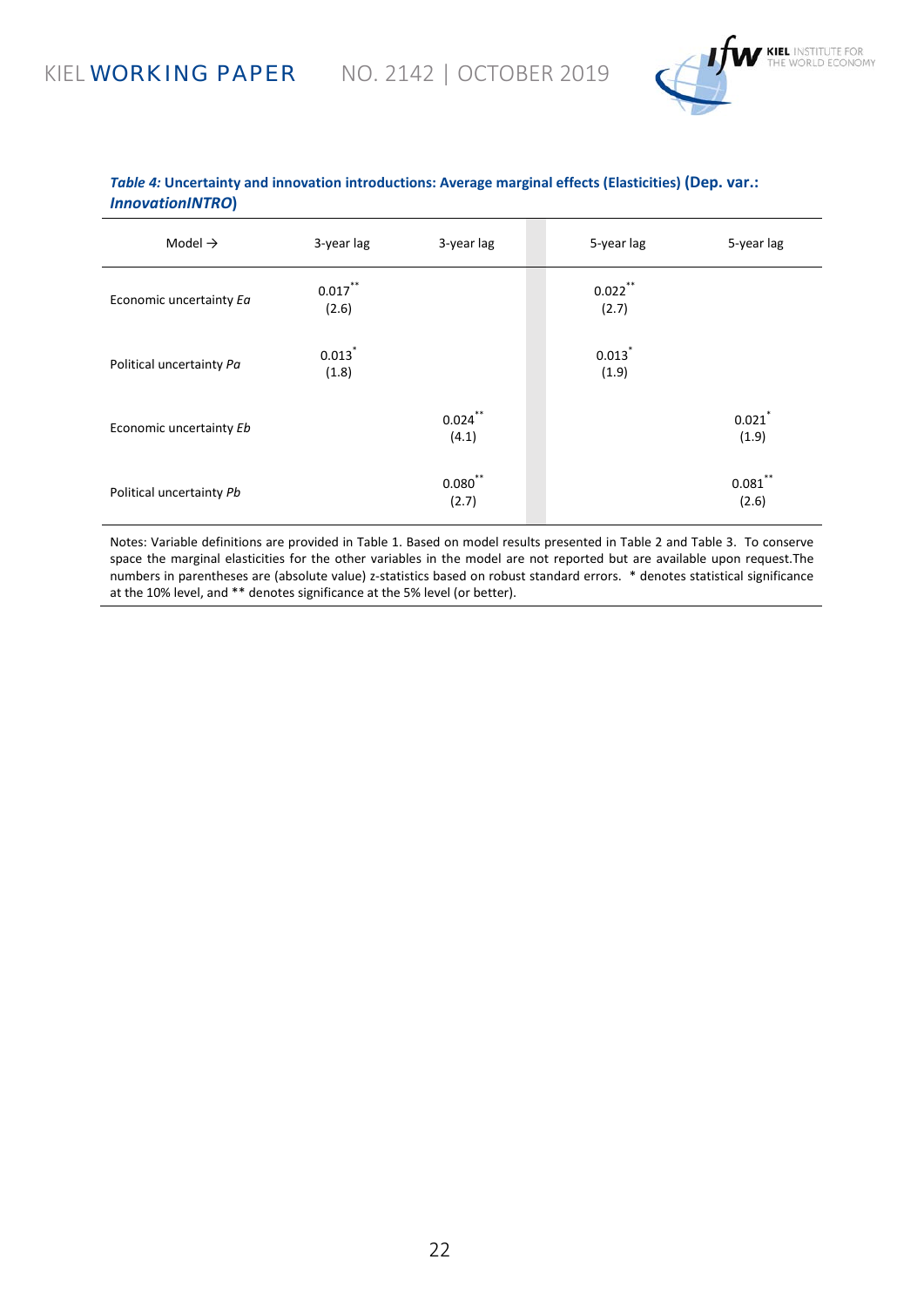

#### *Table 5:* **Effect of economic uncertainty across prevalence of innovation introductions: Quantile regression (Dep. var.:** *InnovationINTRO***)**

| Panel A: Measure of economic uncertainty: Ea                                         |                                     |                                              |                                     |                              |  |  |
|--------------------------------------------------------------------------------------|-------------------------------------|----------------------------------------------|-------------------------------------|------------------------------|--|--|
|                                                                                      | Reference                           |                                              |                                     |                              |  |  |
| Quantile $\rightarrow$                                                               |                                     | q25                                          | q50                                 | q75                          |  |  |
| <b>Uncertainty: Standard</b><br>deviation over three previous<br>years [Def_SD_lag3] | 0.0037<br>(1.7)                     | 0.0060<br>(1.5)                              | 0.0039<br>(1.6)                     | 0.0013<br>(0.3)              |  |  |
| Firmsize                                                                             | 0.0011<br>(1.7)                     | 0.0014<br>(1.7)                              | 0.0014<br>(1.3)                     | 0.0000<br>(0.0)              |  |  |
| Firmage                                                                              | $-0.0009$<br>(0.3)                  | $-0.0052$<br>(1.0)                           | $-0.0040$<br>(0.8)                  | 0.0052<br>(0.8)              |  |  |
| Soleproprietor                                                                       | $0.0012$ **<br>(2.2)                | 0.0010<br>(1.4)                              | 0.0009<br>(1.0)                     | $0.0026$ **<br>(2.5)         |  |  |
| R&D<br>R-Sq./Pseudo R-Sq.<br>Observations                                            | $0.0098$ **<br>(7.6)<br>0.47<br>134 | $0.0101$ **<br>(5.6)<br>0.34                 | $0.0109$ **<br>(8.0)<br>0.34<br>134 | $0.0112$ **<br>(4.8)<br>0.27 |  |  |
|                                                                                      |                                     | Panel B: Measure of economic uncertainty: Eb |                                     |                              |  |  |
| <b>Uncertainty: Standard</b><br>deviation over three previous<br>years [UE_SD_lag3]  | $0.0227$ **<br>(4.3)                | 0.0246<br>(1.9)                              | 0.0242<br>(3.6)                     | 0.0222<br>(2.5)              |  |  |
| Firmsize                                                                             | 0.0008<br>(0.9)                     | 0.0010<br>(0.8)                              | 0.0010<br>(0.8)                     | 0.0009<br>(0.5)              |  |  |
| Firmage                                                                              | 0.0015<br>(0.4)                     | $-0.0059$<br>(0.9)                           | $-0.0016$<br>(0.3)                  | 0.0058<br>(0.9)              |  |  |
| Soleproprietor                                                                       | 0.0007<br>(0.9)                     | 0.0011<br>(0.9)                              | $0.0018$ **<br>(2.1)                | 0.0009<br>(0.8)              |  |  |
| R&D                                                                                  | $0.0090$ **<br>(7.1)                | $0.0104$ **<br>(5.5)                         | $0.0100$ **<br>(7.0)                | $0.0102$ **<br>(4.6)         |  |  |
| R-Sq./Pseudo R-Sq.                                                                   | 0.60                                | 0.40                                         | 0.43                                | 0.41                         |  |  |
| Observations                                                                         | 90                                  |                                              | 90                                  |                              |  |  |

Notes: Variable definitions are provided in Table 1. Economic uncertainty *Ea*: Standard deviation of the inflation rate; Economic uncertainty *Eb*: Standard deviation of the unemployment rate. Absolute value of t-statistics in parentheses based on bootstrap standard errors (200 replications) in these quantile regressions. All models included a constant term. q50 represents the median regression. \* denotes statistical significance at the 10% level, and \*\* denotes significance at the 5% level (or better). Reference model reflects non-quantile results estimated via Ordinary Least Squares with robust standard errors for comparison purposes.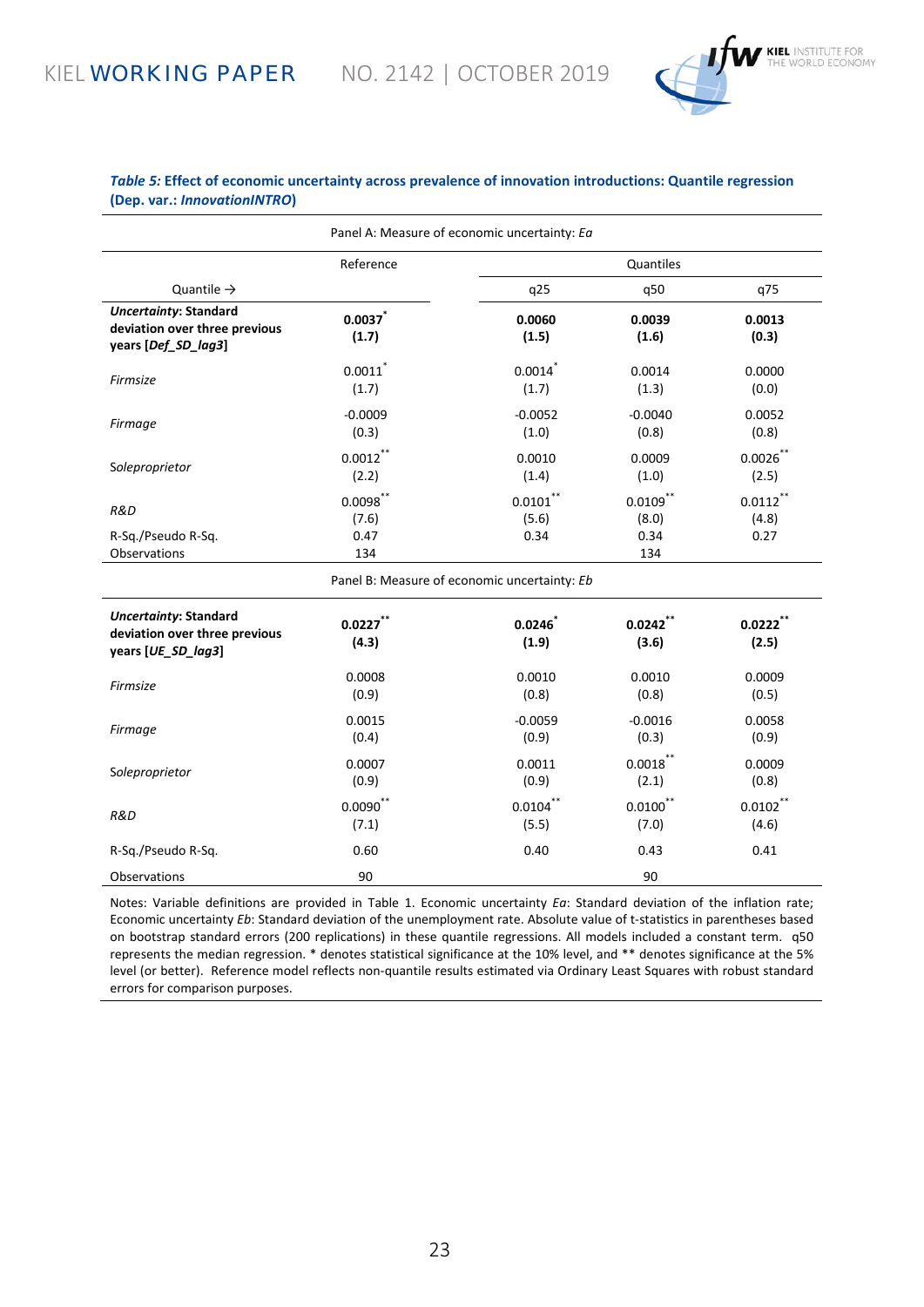

#### **Table 6: Effect of political uncertainty across prevalence of innovation introductions (Dep. var.:**  *InnovationINTRO***)**

| Panel A: Measure of political uncertainty: Pa                            |                     |                                               |                     |                     |  |
|--------------------------------------------------------------------------|---------------------|-----------------------------------------------|---------------------|---------------------|--|
|                                                                          | Reference           |                                               | Quantiles           |                     |  |
| Quantile $\rightarrow$                                                   |                     | q25                                           | q50                 | q75                 |  |
| Uncertainty: Average over three                                          | 0.0437              | $0.0550$ **                                   | 0.0380              | 0.0300              |  |
| previous years [Pol lag3]                                                | (2.6)               | (2.8)                                         | (1.4)               | (0.9)               |  |
| Firmsize                                                                 | 0.0009              | $0.0016^{*}$                                  | 0.0012              | 0.0010              |  |
|                                                                          | (1.5)               | (1.9)                                         | (1.6)               | (0.7)               |  |
| Firmage                                                                  | $-0.0005$           | $-0.0018$                                     | $-0.0032$           | $-0.0015$           |  |
|                                                                          | (0.2)               | (0.4)                                         | (0.7)               | (0.3)               |  |
| Soleproprietor                                                           | 0.0008              | 0.0006                                        | 0.0000              | 0.0021              |  |
|                                                                          | (1.4)               | (0.9)                                         | (0.0)               | (2.0)               |  |
| R&D                                                                      | $0.0096$ **         | $0.0099$ **                                   | $0.0105$ **         | $0.0113$ **         |  |
|                                                                          | (7.5)               | (7.2)                                         | (5.9)               | (5.4)               |  |
| R-Sq./Pseudo R-Sq.                                                       | 0.49                | 0.37                                          | 0.34                | 0.26                |  |
| Observations                                                             | 135                 |                                               | 135                 |                     |  |
|                                                                          |                     | Panel B: Measure of political uncertainty: Pb |                     |                     |  |
| Uncertainty: Average over<br>three previous years<br>[St_fragility_lag3] | $0.0086**$<br>(2.7) | 0.0026<br>(0.5)                               | $0.0079**$<br>(2.0) | $0.0107**$<br>(2.1) |  |
| Firmsize                                                                 | 0.0006              | 0.0011                                        | 0.0010              | $-0.0001$           |  |
|                                                                          | (0.9)               | (1.0)                                         | (0.9)               | (0.1)               |  |
| Firmage                                                                  | 0.0017              | $-0.0063$                                     | $-0.0009$           | 0.0053              |  |
|                                                                          | (0.5)               | (1.1)                                         | (0.2)               | (0.8)               |  |
| Soleproprietor                                                           | 0.0005              | 0.0012                                        | 0.0008              | 0.0014              |  |
|                                                                          | (0.7)               | (1.0)                                         | (0.7)               | (1.0)               |  |
| R&D                                                                      | $0.0096**$          | $0.011**$                                     | $0.0103**$          | $0.0113**$          |  |
|                                                                          | (7.2)               | (6.8)                                         | (6.9)               | (4.9)               |  |
| R-Sq./Pseudo R-Sq.                                                       | 0.54                | 0.39                                          | 0.37                | 0.31                |  |
| Observations                                                             | 125                 |                                               | 125                 |                     |  |

Notes: Variable definitions are provided in Table 1. Political uncertainty *Pa*: Political Stability and Absence of Violence/Terrorism; Political uncertainty *Pb*: State fragility. Absolute value of t-statistics in parentheses based on bootstrap standard errors (200 replications) in these quantile regressions. All models included a constant term. q50 represents the median regression. \* denotes statistical significance at the 10% level, and \*\* denotes significance at the 5% level (or better). Reference model reflects non-quantile results estimated via Ordinary Least Squares with robust standard errors for comparison purposes.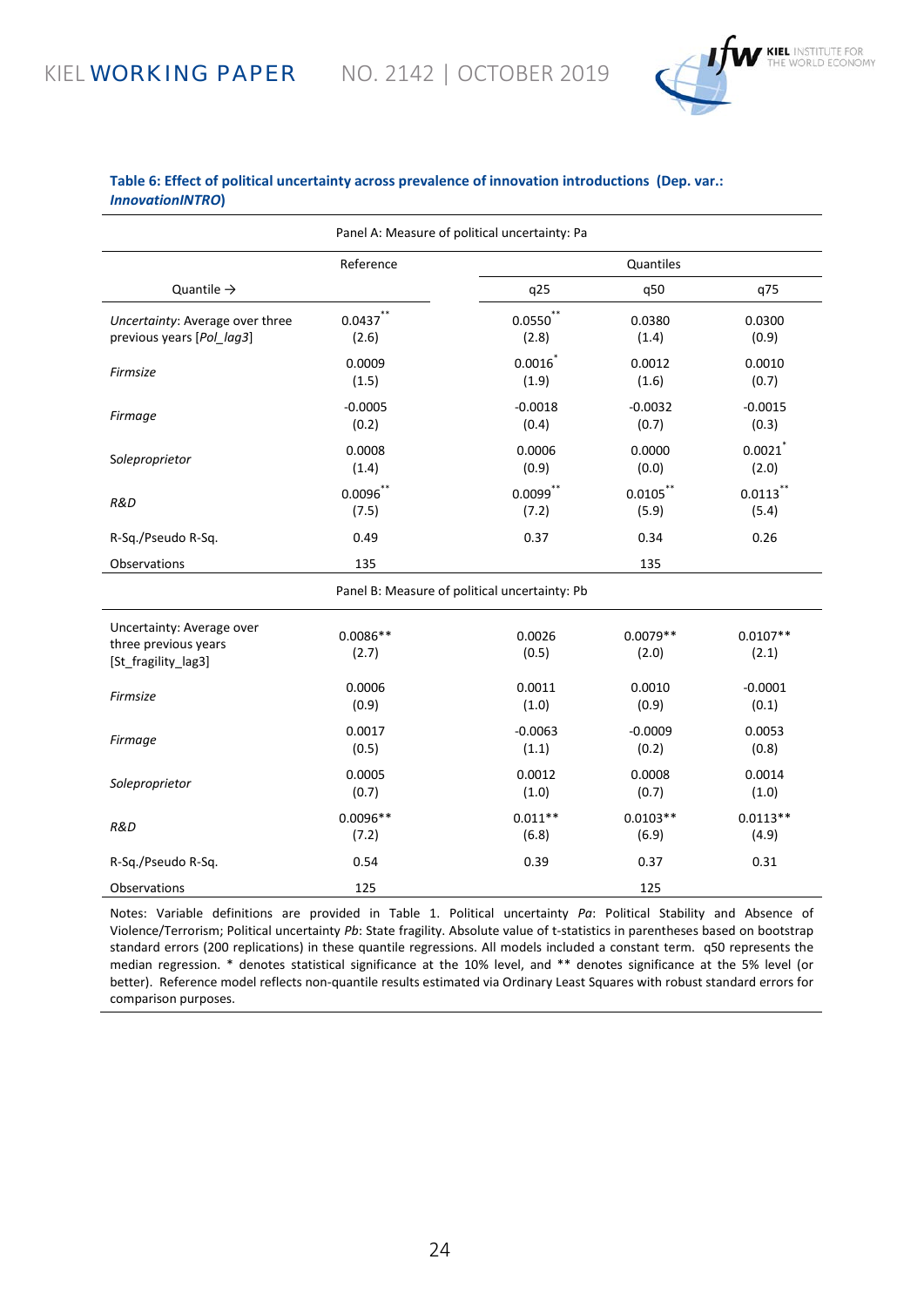

## APPENDIX

#### Countries included in the data set

Afghanistan (2014), Albania (2013), Antigua and Barbuda (2010), Argentina (2006, 2010), Armenia (2013), Azerbaijan (2013), Bahamas (2010), Bangladesh (2013), Barbados (2010), Belarus (2013), Belize (2010), Benin (2016), Bhutan (2015), Bolivia (2006, 2010), Bosnia and Herzegovina (2013), Bulgaria (2013), Burundi (2014), Cambodia (2013, 2016), Cameroon (2016), Central African Republic (2011), Chile (2006, 2010), China (2012), Colombia (2006, 2010), Congo, Dem. Rep. (2013), Costa Rica (2010), Côte d'Ivoire (2016), Croatia (2013), Czech Republic (2013), Djibouti (2013), Dominica (2010), Dominican Republic (2010, 2016), Ecuador (2006, 2010), Egypt, Arab Rep. (2013), El Salvador (2006, 2010, 2016), Estonia (2013), Ethiopia (2011, 2015), Georgia (2013), Ghana (2013), Grenada (2010), Guatemala (2006, 2010), Guinea (2016), Guyana (2010), Honduras (2006, 2010), Hungary (2013), India (2014), Indonesia (2015), Israel (2013), Jamaica (2010), Jordan (2013), Kazakhstan (2013), Kenya (2013), Kosovo (2013), Kyrgyz Republic (2013), Laos PDR (2016), Latvia (2013), Lebanon (2013), Lesotho (2016), Lithuania (2013), Macedonia, FYR (2013), Malawi (2014), Malaysia (2015), Mali (2016), Mauritania (2014), Mexico (2006, 2010), Moldova (2013), Mongolia (2013), Montenegro (2013), Morocco (2013), Myanmar (2014, 2016), Namibia (2014), Nepal (2013), Nicaragua (2006, 2010), Nigeria (2014), Pakistan (2013), Panama (2006, 2010), Papua New Guinea (2015), Paraguay (2006, 2010), Peru (2006, 2010), Philippines (2015), Poland (2013), Romania (2013), Russian Federation (2012), Rwanda (2011), Senegal (2014), Serbia (2013), Slovak Republic (2013), Slovenia (2013), Solomon Islands (2015), South Sudan (2014), Sri Lanka (2011), St. Kitts and Nevis (2010), St. Lucia (2010), St. Vincent and the Grenadines (2010), Sudan (2014), Suriname (2010), Swaziland (2016), Sweden (2014), Tajikistan (2013), Tanzania (2013), Thailand (2016), Timor-Leste (2015), Togo (2016), Trinidad and Tobago (2010), Tunisia (2013), Turkey (2013), Uganda (2013), Ukraine (2013), Uruguay (2006, 2010), Uzbekistan (2013), Venezuela, R.B. (2010), Vietnam (2015), West Bank and Gaza (2013), Yemen (2013), Zambia (2013), Zimbabwe (2011, 2016).

Note: The year of survey(s) is in parentheses.